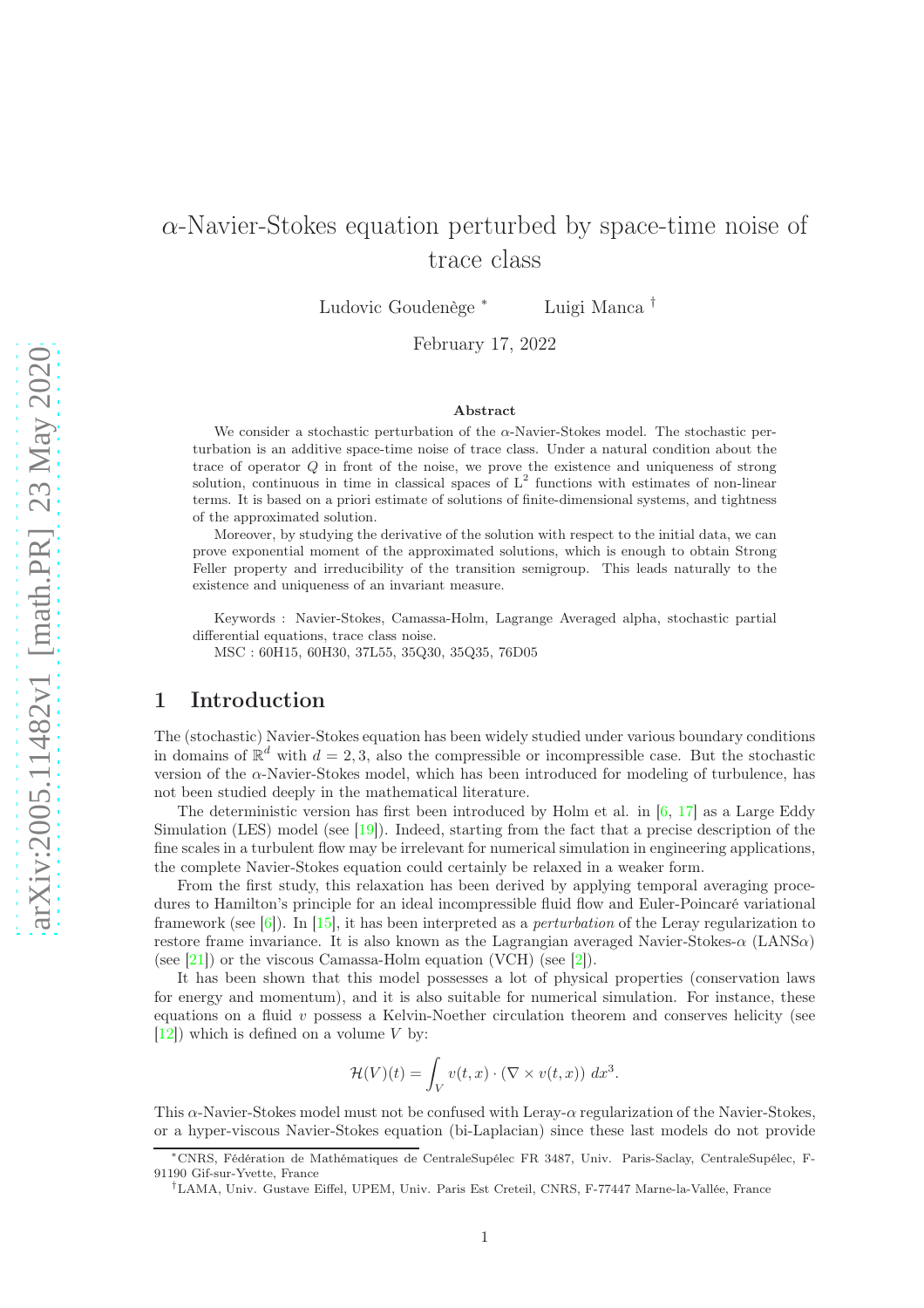the same physical properties. We can also cite the results about higher-order Leray models and deconvolution (see [\[18,](#page-22-5) [24\]](#page-22-6)).

In [\[7\]](#page-22-7), Direct Numerical Simulations (DNS) have been realized to demonstrate that it reproduces most of the large scale features of Navier-Stokes turbulence (detailed previously) even when these simulations do not resolve the fine scale dynamics, at least in the case of turbulence in a periodic box. They have compared vorticity structures and alignment, and also two point statistics (e.g. speed increments and flatness) to illustrate the altered dynamics of the alpha models.

The original Navier-Stokes equation read[s](#page-1-0)

$$
\frac{\partial v}{\partial t} + v \cdot \nabla v + \nabla p = \nu \Delta v + f
$$

for a pressure p, a forcing f, a constant kinematic viscosity  $\nu$  and a fluid v of constant density. The  $\alpha$ -Navier-Stokes model for an incompressible fluid v is given by

$$
\begin{cases}\n\frac{\partial v}{\partial t} + \bar{v} \cdot \nabla v + (\nabla \bar{v})^T \cdot v + \nabla p = \nu \Delta v + f, \\
\text{div } \bar{v} = 0 \\
\bar{v} = (I - \alpha^2 \Delta)^{-1} v,\n\end{cases}
$$

where we consider a periodic fluid in a box, or a fluid with homogeneous Dirichlet condition, and the initial data is given by  $v|_{t=0} = v_0$ .

Alternatively, using the Helmoltz operator  $I - \alpha^2 \Delta$ , and eliminating v by setting  $v = (I - \alpha^2 \Delta) \bar{v}$ , we can write

$$
\begin{cases} \frac{\partial(\bar{v} - \alpha^2 \Delta \bar{v})}{\partial t} + \bar{v} \cdot \nabla(\bar{v} - \alpha^2 \Delta \bar{v}) + (\nabla \bar{v})^T \cdot (\bar{v} - \alpha^2 \Delta \bar{v}) + \nabla p = \nu \Delta(\bar{v} - \alpha^2 \Delta \bar{v}) + f, \\ \operatorname{div} \bar{v} = 0. \end{cases}
$$

Sometimes the term  $(\nabla \bar{v})^T \cdot \bar{v}$  does not appear in model, since it should disappear with Leray projection. We can also use a dynamic pressure  $\tilde{p}$  to obtain the  $\alpha$ -Navier-Stokes model in rotational form

$$
\begin{cases} \frac{\partial v}{\partial t} - \bar{v} \times (\nabla \times v) + \nabla \tilde{p} = \nu \Delta v + f, \\ \text{div } \bar{v} = 0, \end{cases}
$$

and the two equations on the vorticity  $q := \nabla \times v$  and the helicity  $H := \langle v, \nabla \times v \rangle = \langle v, q \rangle$  are given by

$$
\begin{cases} \frac{\partial q}{\partial t} + \bar{v} \cdot \nabla q - q \cdot \nabla \bar{v} = \nu \Delta q + \nabla \times f, \\ \frac{1}{2} \frac{dH(t)}{dt} = \int_{V} \nu \Delta v \cdot q \ dx^{3} + \int_{V} (\nabla \times f) \cdot (\nabla \times v) \ dx^{3} \end{cases}
$$

In this paper, we will consider the stochastic version of  $\alpha$ -Navier-Stokes equation by substituting to the forcing term  $f$ , a time derivative of a gaussian Wiener process, to take into account random agitations or uncertainties.

In the next sections, we will clarify the definition of an abstract setting such that the stochastic  $\alpha$ -Navier-Stokes equation reads

$$
\begin{cases} du + \left(\nu Au + (I + \alpha^2 A)^{-1} \tilde{B}(u, u + \alpha^2 Au)\right) dt = d\xi \quad \text{in H}, \\ u(0) = u_0 \in \mathcal{H}, \end{cases}
$$
(1.1)

where  $\xi$  is a noise term, and with the property that if  $\alpha = 0$ , this is equivalent to stochastic Navier-Stokes

$$
\begin{cases} du + (\nu Au + B(u, u)) dt = d\xi & \text{in H,} \\ u(0) = u_0 \in \mathcal{H}. \end{cases}
$$
 (1.2)

.

<span id="page-1-0"></span>Notice that 
$$
(v \cdot \nabla v)_i = \sum_j v_j \partial_j v_i
$$
 for  $i = 1, ..., d$  with  $d = 2, 3$ .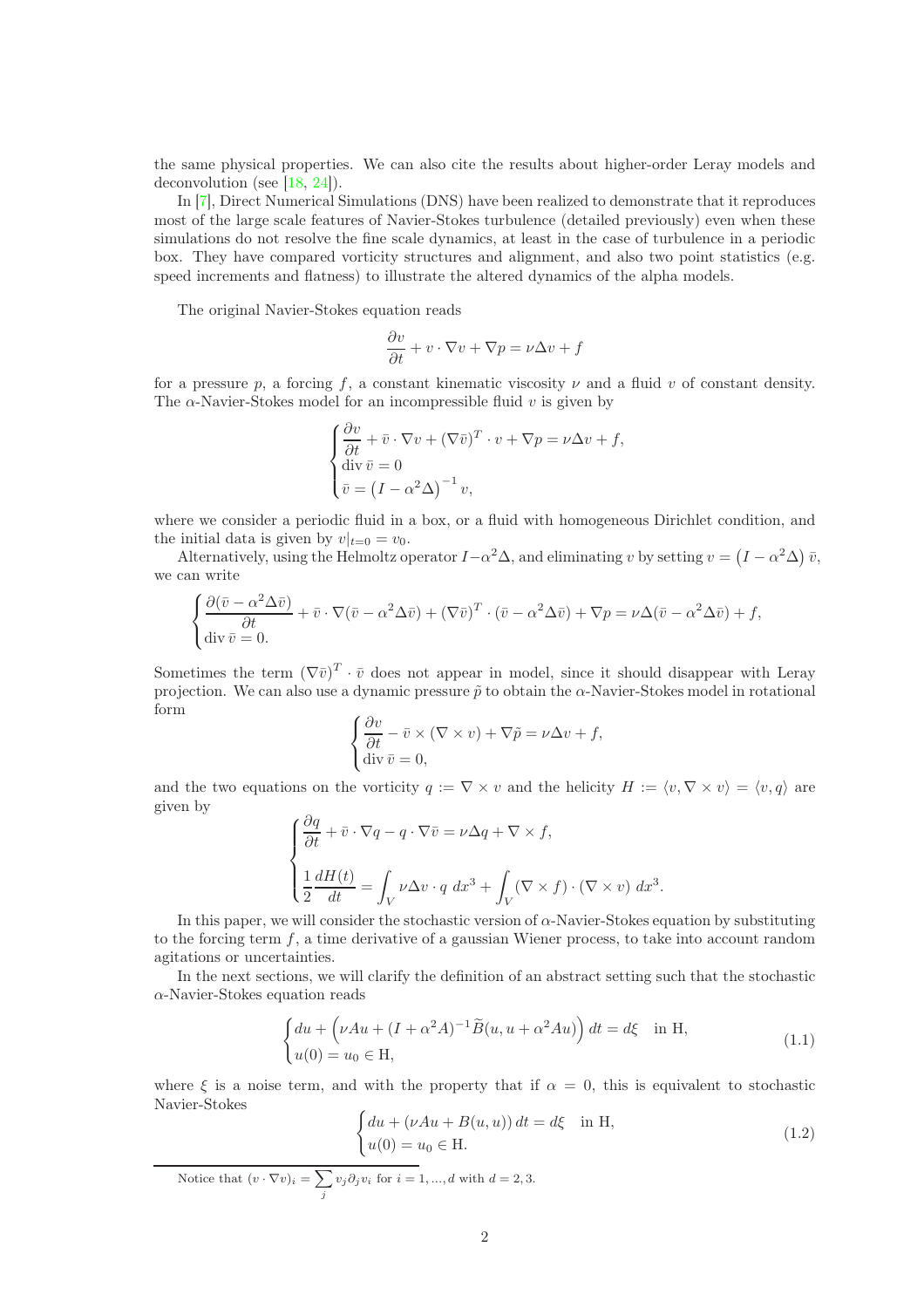For the stochastic Navier-Stokes equation, there exist many results since the early work of Bensoussan and Temam [\[1\]](#page-21-2). It is well-known that there exists a probabilistic weak (martingale) solution in the three-dimensional case (see for instance  $[11, 23]$  $[11, 23]$ ). Concerning the uniqueness, there exists a (probabilistic) strong maximal local solution in  $W_p^1$  with  $p > 3$  obtained in [\[3,](#page-21-3) [23\]](#page-22-9). In [\[14,](#page-22-10) [22\]](#page-22-11), there is existence and uniqueness of local (probabilistic) strong pathwise solution in  $W_2^1 = H^1$ . Using a Galerkin approximation and Kolmogorov equation, the authors in [\[9\]](#page-22-12) are able to construct a transition semi-group with a unique invariant measure, which is ergodic and strongly mixing. For the two-dimensional case, there exist global results in  $L^2$  space. It worths mentioning the paper [\[5\]](#page-21-4) where the authors have studied the asymptotic behavior in a deterministic context but with some terms containing some kind of memory (e.g. delay). They prove existence, uniqueness, and exponential convergence to a stationary solution provided the viscosity is large enough.

Concerning the α-Navier-Stokes equation, the authors of [\[4\]](#page-21-5) have proved the existence and uniqueness of variational solutions with multiplicative noise. But they have only obtained estimation of the fourth moments in the random space  $L^4(\Omega)$ . In [\[10\]](#page-22-13), the authors have relaxed the Lipschitz condition (but conserving the sublinearity) on the coefficients in the second member and in the multiplicative noise, to obtain the existence of weak solutions. The uniqueness is satisfied by assuming some Lipschitz conditions. They have estimations for all the moments of the solution, but the noise only appears in a finite number of modes.

In our paper, we are able to show that there exists a unique strong solution that has moments of any order for an additive infinite-dimensional space-time noise. With an additional assumption on the noise, we show a Strong Feller-type property of the transition semigroup associated to the solution of the SPDE. This leads naturally to the existence and uniqueness of invariant measure. Moreover, we are able to prove exponential moments of the approximated solutions which is enough to obtain a concentration property for the invariant measure.

We will make the assumption that the noise process is of trace class (more details will be given later in Section [2\)](#page-2-0). In Section [2](#page-2-0) and [3,](#page-4-0) we will use the classical abstract formalism of stochastic PDEs to obtain a strong and weak solution with continuous path in Hilbert spaces of square integrable functions with free divergence (see Section [4](#page-5-0) for definition of solutions). Moreover, and this is the crucial point of this article, we will give very strong estimates of moment of the solution in Section [5.](#page-6-0) We have clarified the dependency in the parameter  $\alpha$ , such that in the limit  $\alpha \to 0$ , we will recover the expected behavior of blow-up of the moment of classical Navier-Stokes solution.

The proof relies on the existence and uniqueness of solution for Galerkin approximated problems (Section  $6$ ), which possesses exponential moments (Section  $7$ ). We have proved estimates in Sobolev spaces (Section [8\)](#page-10-0), using compactness argument (Section [9\)](#page-11-0) to make identification of the limit (Section [10\)](#page-12-0). The results in Section [7](#page-9-0) have been used to derive a priori estimates and some concentration properties for the invariant measure in Section [11.](#page-16-0)

# <span id="page-2-0"></span>2 Preliminaries and abstract formulation

Depending of the boundary conditions (periodic or homogeneous Dirichlet) we have to define spaces of free divergence vector fields to treat with classical operators of the  $\alpha$ -Navier-Stokes equations. In case of periodic boundary conditions, we consider a domain  $\mathcal{U} = [0, L]^d$  with  $d = 2, 3$  and we set

$$
\text{(periodic)} \qquad \mathcal{V} = \{ \varphi \in (\mathcal{P}_{trig})^d : \text{div}\,\varphi = 0 \text{ in } \mathcal{U} \text{ and } \int_{\mathcal{U}} \varphi(x)dx = 0 \}
$$

the classical space of vector valued trigonometric polynomial functions with free divergence and with vanishing mean. In case of homogeneous Dirichlet boundary condition, we consider a smooth domain  $\mathcal{U} \subset \mathbb{R}^d$  with  $d = 2, 3$  which is bounded, open and simply connected. We set

(Dirichlet) 
$$
\mathcal{V} = \{ \varphi \in (C_0^{\infty}(\mathcal{U}))^d : \text{div } \varphi = 0 \text{ in } \mathcal{U} \}
$$

the classical space of infinitely differentiable functions with free divergence and with compact support in U. Then the spaces H and V are the closure of V in  $(L^2(\mathcal{U}))^d$  and in  $(H^1(\mathcal{U}))^d$  respectively. We denote by  $|\cdot|_2, |\cdot|_V$  the norms in H, V and by  $\langle \cdot, \cdot \rangle$  the standard scalar product in H.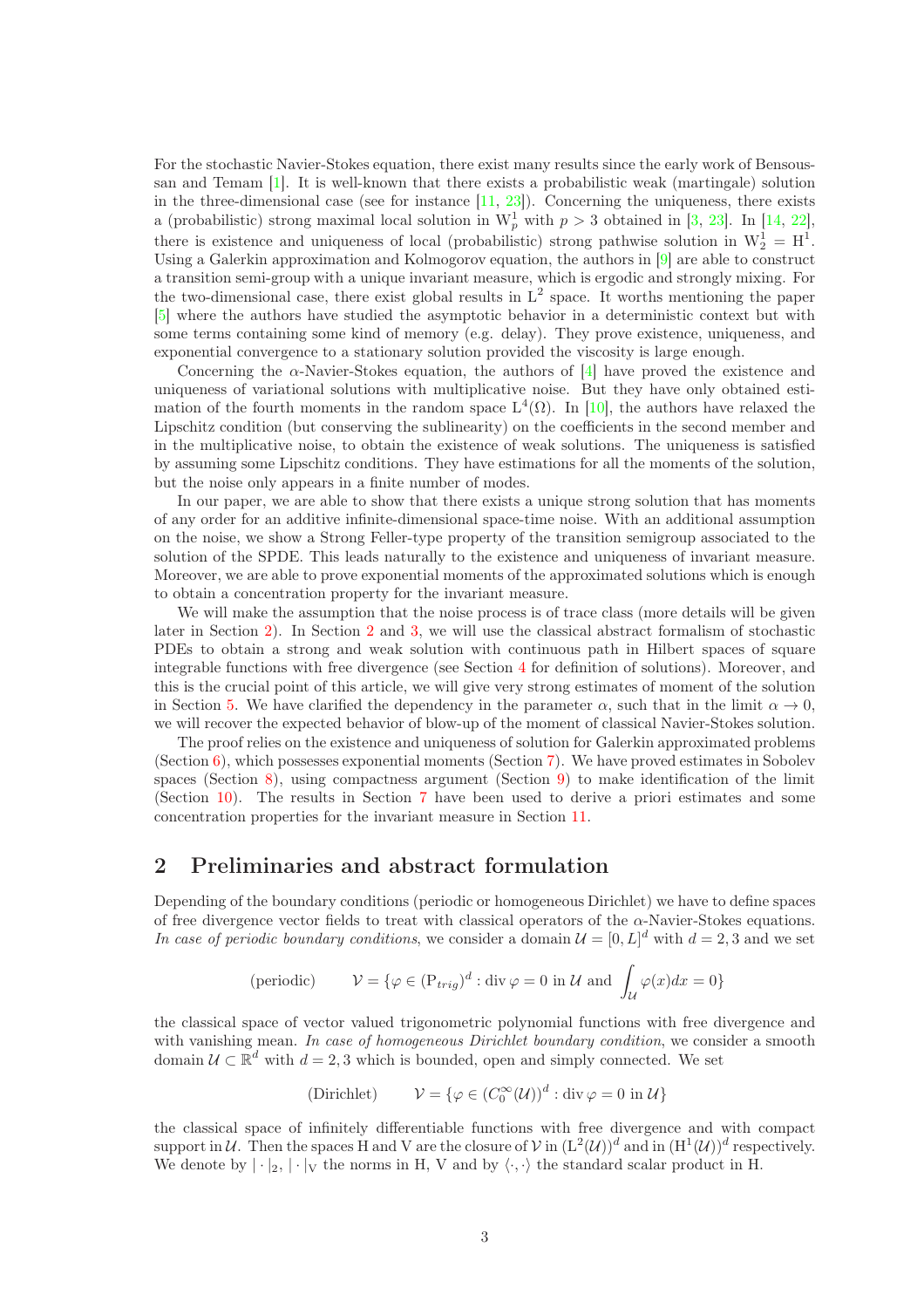**Remark 2.1.** Let  $\vec{n}$  denote the outward normal to  $\partial U$ , then, following [\[27\]](#page-23-0), we can characterize the space H in the homogeneous Dirichlet case as

$$
H = \{ u \in (L^{2}(\mathcal{U}))^{d} : \text{div } u = 0 \text{ in } \mathcal{U} \text{ and } \vec{n} \cdot u = 0 \text{ on } \partial \mathcal{U} \}.
$$

Its orthogonal complement in  $(L^2(\mathcal{U}))^d$  is

$$
\mathcal{H}^{\perp} = \{ u \in (\mathcal{L}^2(\mathcal{U}))^d : u = \nabla p \text{ in } \mathcal{U} \text{ and } p \in \mathcal{H}^1(\mathcal{U}) \},
$$

and the space V is

$$
V = \{ u \in (H_0^1(\mathcal{U}))^d : \text{div } u = 0 \text{ in } \mathcal{U} \}.
$$

We denote by  $P: (L^2(\mathcal{U}))^d \to H$  the usual orthogonal Leray projector and by A the Stokes operator

$$
A := -\mathcal{P}\Delta : D(A) \to \mathcal{H},
$$

with domain  $D(A) = (H^2(\mathcal{U}))^d \cap V$ . The operator A is a positive self adjoint operator. Its inverse,  $A^{-1}: H \to H$ , is a compact self adjoint operator, thus H admits an orthonormal basis  $\{e_k\}_{k\in\mathbb{N}^*}$ formed by the eigenfunctions of A, i.e.  $Ae_k = \lambda_k e_k$ , with  $0 < \lambda_1 \leq \lambda_2 \leq \cdots \leq \lambda_k \to +\infty$ . For  $\rho \in \mathbb{R}$ , the Sobolev spaces  $D(A^{\rho})$  are the closure of  $C_0^{\infty}(\mathcal{U})$  with respect to the norm

$$
||x||_{D(A^{\rho})} = \left(\sum_{k \in \mathbb{N}^*} \lambda_k^{2\rho} \langle x, e_k \rangle^2\right)^{\frac{1}{2}}.
$$

As well known (see, for instance, [\[13\]](#page-22-14)) the operator A can be continuously extended to  $V = D(A^{\frac{1}{2}})$ with values in  $V' = D(A^{-\frac{1}{2}})$  such that for all  $u, v \in V$ 

$$
\langle Au, v \rangle_{V', V} = (A^{1/2}u, A^{1/2}v) = \int_{\mathcal{U}} (\nabla u \cdot \nabla v) \, dx,
$$

Similarly  $A^2$  can be continuously extended to  $D(A)$  with values in  $D(A)'$  (the dual space of the Hilbert space  $D(A)$  such that for all  $u, v \in D(A)$ 

$$
\langle A^2 u, v \rangle_{D(A)',D(A)} = (Au, Av).
$$

One can show that there is a constant  $c > 0$  such that for all  $w \in D(A)$ 

$$
c^{-1}|Aw|_2 \leq ||w||_{\mathcal{H}^2} \leq c \ |Aw|_2.
$$

We assume that  $\xi$  is the time derivative of a gaussian noise of the form  $QW(t)$ ,  $t > 0$  where

- K is a separable Hilbert space (norm  $|\cdot|_K$  and scalar product  $\langle \cdot, \cdot \rangle_K$ );
- $W(t)$ ,  $t > 0$  is a cylindrical white noise defined on a stochastic basis  $(\Omega, \mathcal{F}, (\mathcal{F}_t)_{t>0}, \mathbb{P})$  with values in  $K$ :
- $Q: K \to H$  is a Hilbert-Schmidt operator.

The equation takes the abstract form

<span id="page-3-1"></span>
$$
\begin{cases} du + \left(\nu Au + (I + \alpha^2 A)^{-1} \tilde{B}(u, u + \alpha^2 Au)\right) dt = QdW(t) & \text{in H,} \\ u(0) = u_0 \in \mathcal{H}. \end{cases}
$$
(2.1)

<span id="page-3-0"></span>**Hypothesis 2.2.** We assume that the operator Q and A satisfies the following trace class condition

$$
\text{Tr}[Q^*(I+A)Q] < \infty.
$$

The next assumption will be useful when we shall study the uniqueness of an invariant measure for the semigroup associated to the solution of the SPDE. Essentially, it allow to use the Bismut-Elworthy formula and derive a Strong Feller-type property.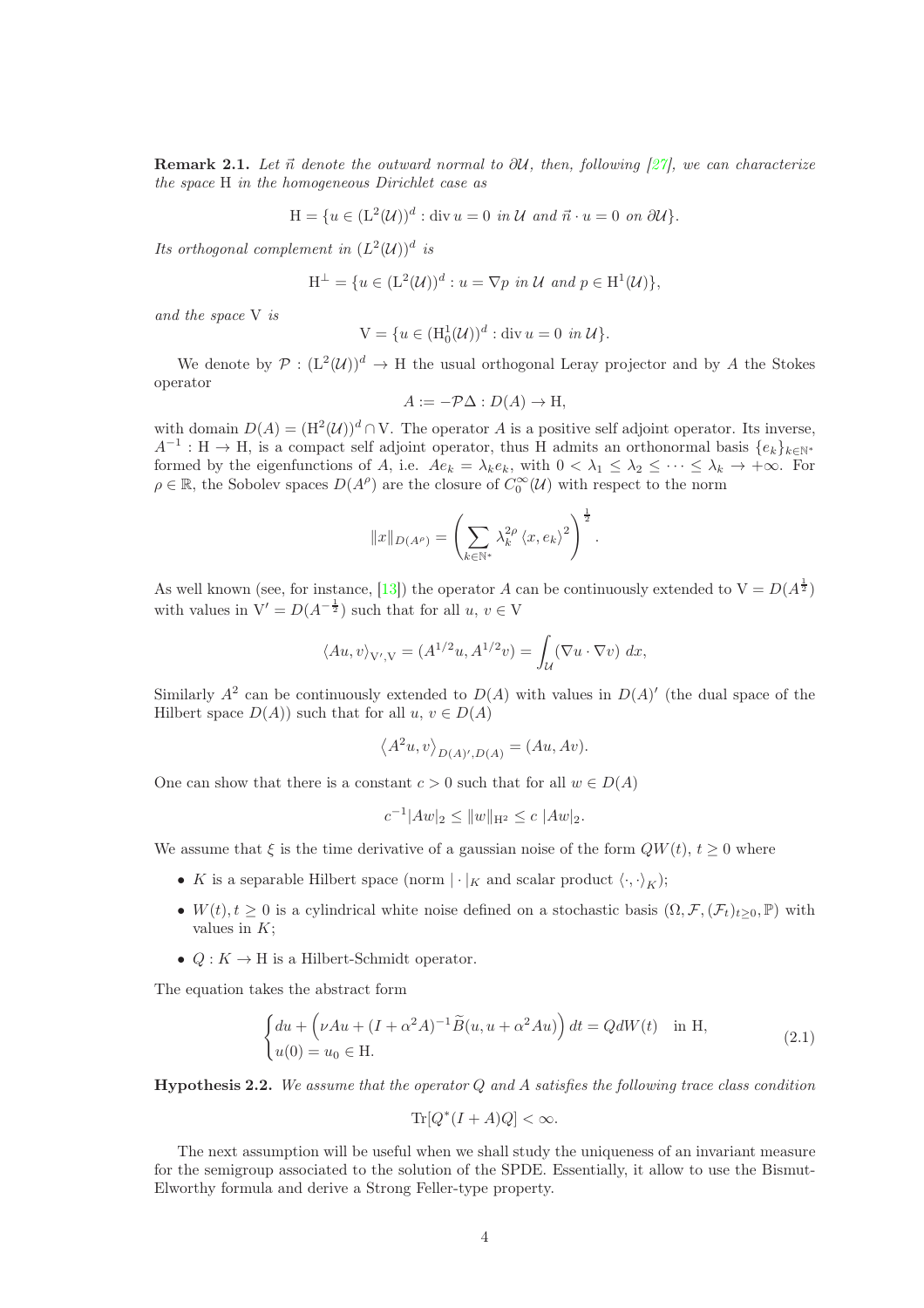<span id="page-4-1"></span>**Hypothesis 2.3.** The operator  $Q: K \to H$  is invertible and  $D(A^{3/2}) \subset D(Q^{-1})$ .

**Remark 2.4.** For two separable Hilbert spaces X, Y, let us denote by  $\mathcal{L}_2(X; Y)$  the set of Hilbert-Schmidt operators  $B: X \to Y$ . The assumption in Hypothesis [2.2](#page-3-0) means that  $Q \in \mathcal{L}_2(K; V)$ . Moreover, for any  $x \in V$ 

$$
|Q^*A^{\frac{1}{2}}x|^2 \le |x|_2^2 \text{Tr}[Q^*AQ].
$$

Then,  $Q^*A^{\frac{1}{2}} : V \to K$  can be extended to a bounded operator on H (we still denote it by  $Q^*A^{\frac{1}{2}}$ ). Similarly, for  $x \in D(A)$ 

$$
|Q^*Ax|^2 \le |A^{\frac{1}{2}}x|_2^2 \text{Tr}[Q^*AQ] = |\nabla x|_2^2 \text{Tr}[Q^*AQ]
$$

therefore  $Q^*A$  can be extended to a bounded linear operator on V.

With this in mind, we get the following formula which will be useful in the following

<span id="page-4-2"></span>
$$
|Q^*(I + \alpha^2 A)x|^2 = |Q^*(I + \alpha^2 A)^{\frac{1}{2}}(I + \alpha^2 A)^{\frac{1}{2}}x|^2 \le \text{Tr}[Q^*(I + \alpha^2 A)Q] \left( |x|_2^2 + \alpha^2 |\nabla x|_2^2 \right). \tag{2.2}
$$

# <span id="page-4-0"></span>3 The nonlinear operator

Some results of this section can be found in  $[13]$ . We recall it here for completeness. First remark that, following classical description of the Navier-Stokes equation, for  $u, v \in V$  we usually use the bilinear operator

$$
B(u, v) := \mathcal{P}((u \cdot \nabla)v) = (\nabla v)^T u \quad \text{ such that } \quad (B(u, v))^j = \sum_{i=1}^d u^i \frac{\partial v^j}{\partial x^i}, \text{ for } j = 1, \dots, d.
$$

If  $u, v, w \in V$  then we can observe that

$$
\langle B(u,v),w\rangle=-\langle B(u,w),v\rangle.
$$

For the  $\alpha$ -Navier-Stokes equation, recalling the vector identity

$$
u \times (\nabla \times v) := u \times \text{rot } v = (\nabla v - (\nabla v)^T) u
$$

we can set -by analogy with Navier-Stokes equation- a bilinear operator

$$
\widetilde{B}(u,v) := -\mathcal{P}\left(u \times (\nabla \times v)\right).
$$

Following again the classical framework, we set  $b(u, v, w)$  the trilinear operator

$$
b(u, v, w) = \sum_{i,j=1}^{d} \left\langle u^i \frac{\partial v^j}{\partial x^i}, w^j \right\rangle = \left\langle (u \cdot \nabla)v, w \right\rangle
$$

then for  $u, v, w \in V$ 

$$
b(u, v, w) = \langle (\nabla v)^T u, w \rangle = \langle u, (\nabla v) w \rangle.
$$

It is easy to show that for  $u, v, w \in V$  we have

$$
b(u, v, w) = -b(u, w, v)
$$
 and  $b(u, v, v) = 0$ .

This implies that for any  $w \in V$  (actually,  $w \in (L^2(\mathcal{U}))^d$  is enough)

= −

$$
\langle \widetilde{B}(u, u), w \rangle = b(u, u, w) - b(w, u, u) = b(u, u, w) = \langle (u \cdot \nabla)u, w \rangle = \langle B(u, u), w \rangle
$$

and so for  $\alpha = 0$  equation [\(2.1\)](#page-3-1) becomes the Navier-Stokes equation. We obtain the following identity for  $u, v, w \in V$ , since  $w = \mathcal{P}w$ ,

$$
b(u, v, w) - b(w, v, u) = \langle (\nabla v)^T u, w \rangle - \langle (\nabla v)^T w, u \rangle = \langle (\nabla v)^T u, w \rangle - \langle w, (\nabla v) u \rangle \tag{3.1}
$$

$$
-\langle ((\nabla v)u - (\nabla v)^T u), \mathcal{P} w \rangle = \langle \widetilde{B}(u, v), w \rangle \tag{3.2}
$$

$$
\left( = \langle (\nabla u)^T w - (\nabla w)^T u, v \rangle \right) \tag{3.3}
$$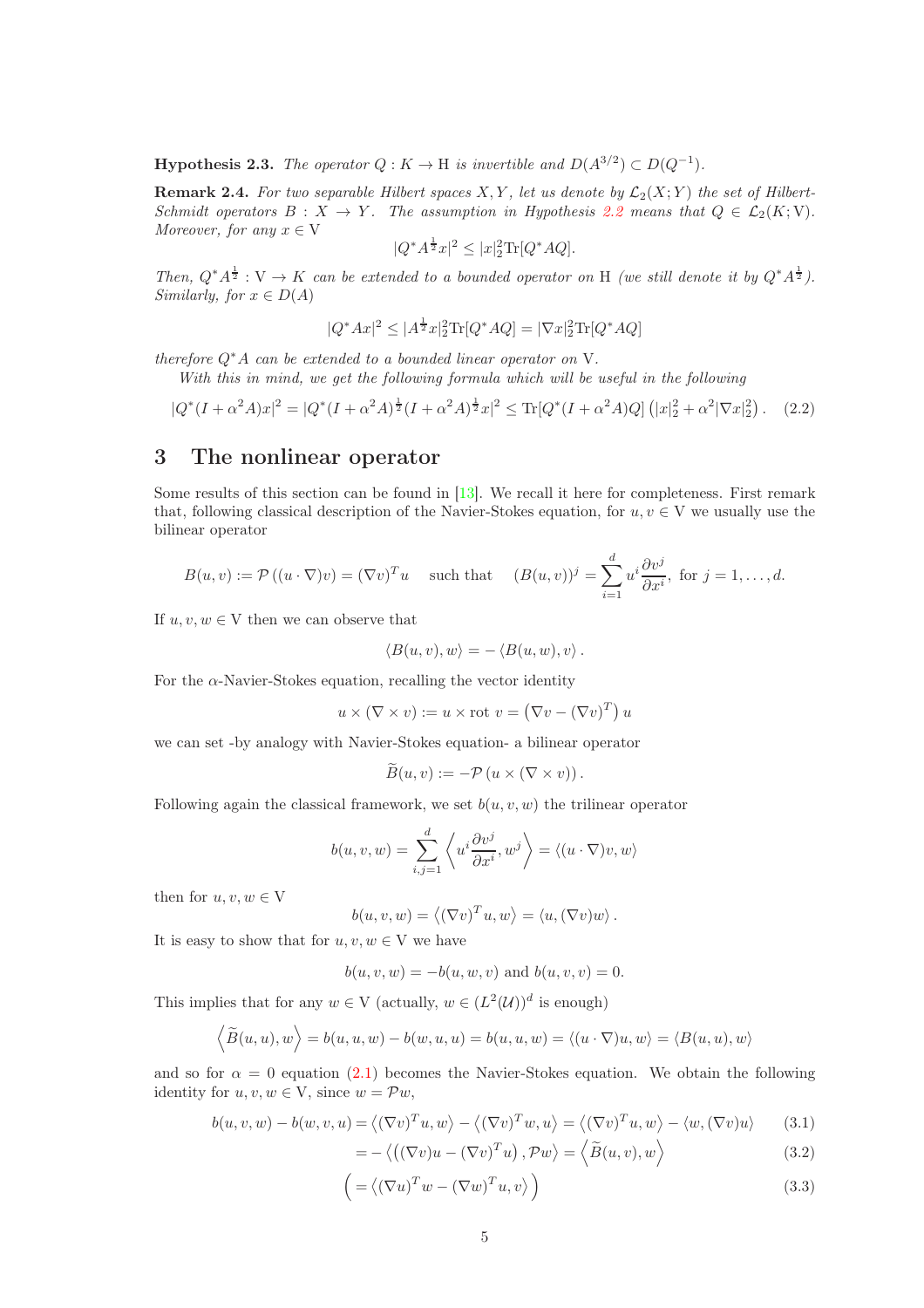<span id="page-5-1"></span>Proposition 3.1. We have the following estimations which will be used later in the proofs. (i)  $\widetilde{B}$  can be extended continuously to  $V \times V$  with values in  $V'$ ; for any  $u, v, w \in V$  it satisfies

$$
\left| \left\langle \widetilde{B}(u,v),w \right\rangle_{\mathcal{V}',\mathcal{V}} \right| \leq c|u|_2^{1/2}|u|_{\mathcal{V}}^{1/2}|v|_{\mathcal{V}}|w|_{\mathcal{V}},
$$
  

$$
\left| \left\langle \widetilde{B}(u,v),w \right\rangle_{\mathcal{V}',\mathcal{V}} \right| \leq c|u|_{\mathcal{V}}|v|_{\mathcal{V}}|w|_2^{1/2}|w|_{\mathcal{V}}^{1/2}.
$$

(ii)  $\tilde{B}$  satisfies :

 $\overline{\phantom{a}}$  $\overline{\phantom{a}}$  $\overline{\phantom{a}}$  $\overline{\phantom{a}}$ 

$$
\left\langle \widetilde{B}(u,v), w \right\rangle_{V',V} = -\left\langle \widetilde{B}(w,v), u \right\rangle_{V',V}, \quad \forall u, v, w \in V; \left\langle \widetilde{B}(u,v), u \right\rangle_{V',V} = 0, \quad \forall u, v \in V. \left\langle \widetilde{B}(u,v), v \right\rangle_{V',V} = -b(v,v,u), \quad \forall u, v \in V.
$$

 $(iii)$ 

$$
\left\langle \widetilde{B}(u,v),w \right\rangle_{D(A)',D(A)} \leq c|u|_2|v|_V|w|_V^{1/2}|Aw|_2^{1/2}, \quad \forall u \in \mathcal{H}, v \in \mathcal{V}, w \in D(A).
$$

and

$$
\left| \left\langle \widetilde{B}(u,v), w \right\rangle \right| \leq c|u|_V^{1/2} |Au|_2^{1/2} |v|_V |w|_2, \quad \forall u \in D(A), v \in V, w \in H.
$$

(iv) For any  $u \in V$ ,  $v \in H$ ,  $w \in D(A)$  it holds

$$
\left| \left\langle \widetilde{B}(u,v), w \right\rangle_{D(A)',D(A)} \right| \leq c \left( |u_2^{1/2}|u|_V^{1/2} |v_2|Aw|_2 + |u|_V |v|_2 |w|_V^{1/2} |Aw|_2^{1/2} \right).
$$

(v) For any  $u \in D(A)$ ,  $v \in H$ ,  $w \in V$  it holds

$$
\left|\left\langle \widetilde{B}(u,v),w\right\rangle_{\mathcal{V}',\mathcal{V}}\right|\leq c\left(|u|_{\mathcal{V}}^{1/2}|Au|_2^{1/2}|v|_2|w|_{\mathcal{V}}+|Au|_2|v|_2|w|_2^{1/2}|w|_{\mathcal{V}}^{1/2}\right).
$$

(vi) For any  $u \in V$ ,  $v \in H$ ,  $w \in D(A)$  it holds

$$
\left| \left\langle \widetilde{B}(u,v), w \right\rangle_{D(A)',D(A)} \right| \leq c |u|_{V} |v|_{2} |Aw|_{2}.
$$

*Proof.* Points  $(i)-(v)$  can be found in [\[13\]](#page-22-14). By the results obtained in [13], for some  $c > 0$  it holds  $c|Aw|_2 \le ||w||_{H^2} \le c^{-1}|Aw|_2$  for any  $w \in D(A)$  and  $c|A^{1/2}w|_2 \le ||w||_{H^1} \le c^{-1}|A^{1/2}w|_2$  for any  $w \in V$ . Then, since  $D(A^{1/2}) = V$ ,  $|w|_2 \le ||w||_{H^1} \le c|w|_V$  and  $|w|_V \le c|Aw|_V$  for some  $c > 0$ independent by w. Consequently,  $(vi)$  of Proposition [3.1](#page-5-1) follows by  $(iv)$ .

Remark 3.2. In [\[20\]](#page-22-15), there is a study of a Leray- $\alpha$  model with fractional power of Laplace operator with periodic boundary conditions. The abstract framework is very similar, but the assumption on the noise states that, for some sufficiently large index N, Range(Q) =  $P_N$ H where  $P_N$  is the projector on the finite dimensional space  $Vect(e_1, \ldots, e_N)$ . In this case, Q vanishes on the complement space, such that their results only apply to finite dimensional noises (highly degenerate), but with enough noise to ensure hypoellipticity (also they need large enough viscosity).

# <span id="page-5-0"></span>4 Definition of solution

We are now able to define the concept of solution of equation  $(2.1)$ .

<span id="page-5-2"></span>**Definition 4.1** (Strong solution). Assume that the linear operators Q satisfy Hypothesis [2.2](#page-3-0) and let  $W(t)$ ,  $t \geq 0$  be a cylindrical Wiener process with values in H. Also assume that  $u_0$  is a random variable with values in H, independent by the filtration generated by  $W(t)$ ,  $t \geq 0$ . We say that a stochastic process  $u(t)$ ,  $t \geq 0$  with values in H is a strong solution of [\(2.1\)](#page-3-1) starting by  $u_0$  if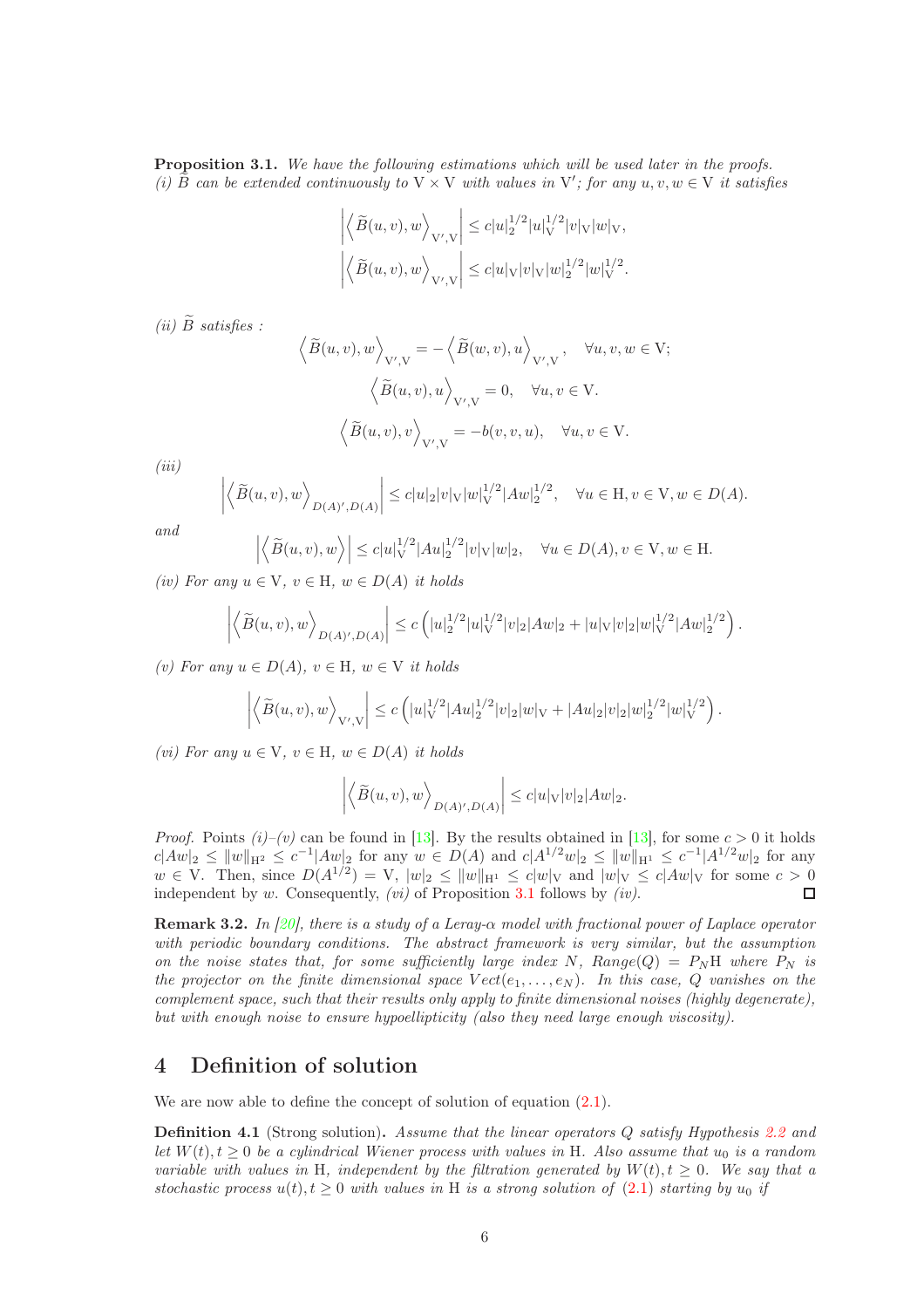- u(t) has paths in  $C([0,\infty];\mathbb{H})$  and it is adapted to the filtration generated by  $W(t), t \geq 0$ ;
- for any  $T > 0$  and  $\mathbb{P}\text{-almost surely},$

<span id="page-6-1"></span>
$$
\int_0^T |Au(t)|_2 dt + \int_0^T |(I + \alpha^2 A)^{-1} \widetilde{B}(u(t), u(t) + \alpha^2 Au(t))|_2 dt + \text{Tr}[Q^* Q] < \infty; \tag{4.1}
$$

• for any  $t > 0$  the process  $u(\cdot)$  verifies

<span id="page-6-2"></span>
$$
u(t) + \nu \int_0^t Au(s)ds + \int_0^t (I + \alpha^2 A)^{-1} \widetilde{B}(u(s), u(s) + \alpha^2 Au(s))ds = u_0 + QW(t). \tag{4.2}
$$

<span id="page-6-5"></span>**Definition 4.2** (Weak solution). Let  $T > 0$  and let  $\mu_0$  be a probability measure on  $(H, \mathcal{B}(H))$ . Assume that the linear operator Q satisfies Hypothesis [2.2.](#page-3-0) We say that  $(u,(\Omega,\mathcal{F},\mathbb{P},(\mathcal{F}_t)_{t\in[0,T]}),W)$ is a weak solution of  $(2.1)$  with initial distribution  $\mu_0$  if

- $(\Omega, \mathcal{F}, \mathbb{P}, (\mathcal{F}_t)_{t \in [0,T]})$  is a complete filtered probability space;
- u has paths in  $C([0,\infty[; \mathrm{H})$  and is adapted to the filtration  $(\mathcal{F}_t)_{t \in [0,T]};$
- the law of  $u(0)$  is  $\mu_0$ ;

Moreover,  $\mathbb{P}\text{-}a.s.,$  [\(4.1\)](#page-6-1) and [\(4.2\)](#page-6-2) hold.

## <span id="page-6-0"></span>5 Main result

<span id="page-6-3"></span>**Theorem 5.1.** Assume that the linear operator  $Q$  satisfies Hypothesis [2.2.](#page-3-0) Let  $u_0$  be a random variable with values on  $(V, \mathcal{B}(V))$  such that for some  $k \geq 1$  it holds

$$
\mathbb{E}\left[\left(|u_0|_2^2+|\nabla u_0|_2^2\right)^k\right]<\infty.
$$

Then there exists a unique strong solution  $u(t)$ ,  $t \geq 0$  of problem [\(2.1\)](#page-3-1) with initial value  $u(0) = u_0$ . Moreover, there exists a constant  $c > 0$ , depending only on k, Q, U such that for any  $T > 0$  it holds

<span id="page-6-4"></span>
$$
\mathbb{E}\left[\sup_{0\leq t\leq T}\left(|u(t)|_2^2\right)^k\right] \leq c\left(\mathbb{E}\left[\left(|u_0|_2^2 + \alpha^2|\nabla u_0|_2^2\right)^k\right] + T\right)
$$
\n
$$
\mathbb{E}\left[\int_0^T \left(|u(s)|_2^2 + \alpha^2|\nabla u(s)|_2^2\right)^{k-1}\left(|\nabla u(s)|_2^2 + \alpha^2|Au(s)|_2^2\right)ds\right] \leq c\left(\mathbb{E}\left[\left(|u_0|_2^2 + \alpha^2|\nabla u_0|_2^2\right)^k\right] + T\right)
$$
\n(5.1)

We denote by  $B_b(V)$  the set of real Borel measurable and bounded functions  $\varphi: V \to \mathbb{R}$ . The transition semigroup  $P_t, t \geq 0$  associated to the solution of problem [\(2.1\)](#page-3-1) is defined by

$$
P_t\varphi(x) = \mathbb{E}\left[\varphi(u(t,x))\right]
$$

where  $\varphi \in B_b(V)$  and  $u(t, x)$  is the solution of  $(2.1)$  at time t starting at point  $x \in V$ .

<span id="page-6-6"></span>**Theorem 5.2.** Le us assume that Hypothesis  $(2.2)$ ,  $(2.3)$  hold. Then, there exists a unique invariant probability measure  $\mu$  for the transition semigroup  $P_t$ ,  $t \geq 0$ . Moreover  $\mu(D(A)) = 1$  and for any  $\varepsilon > 0$  sastisfying  $-\nu + 2\varepsilon\lambda_1^{-1} \text{Tr}[Q^*(I + \alpha^2 A)Q] < 0$  there exists  $K_{\varepsilon} > 0$  such that

<span id="page-6-7"></span>
$$
\int_{V} e^{\varepsilon\left(|x|_{2}^{2}+\alpha^{2}|\nabla x|_{2}^{2}\right)} \left(|\nabla x|_{2}^{2}+\alpha^{2}|Ax|_{2}^{2}\right) \mu(dx) \leq \frac{K_{\varepsilon}}{\varepsilon(\nu-\varepsilon\lambda_{1}^{-1}\text{Tr}[Q^{*}(I+\alpha^{2}A)Q])}.\tag{5.2}
$$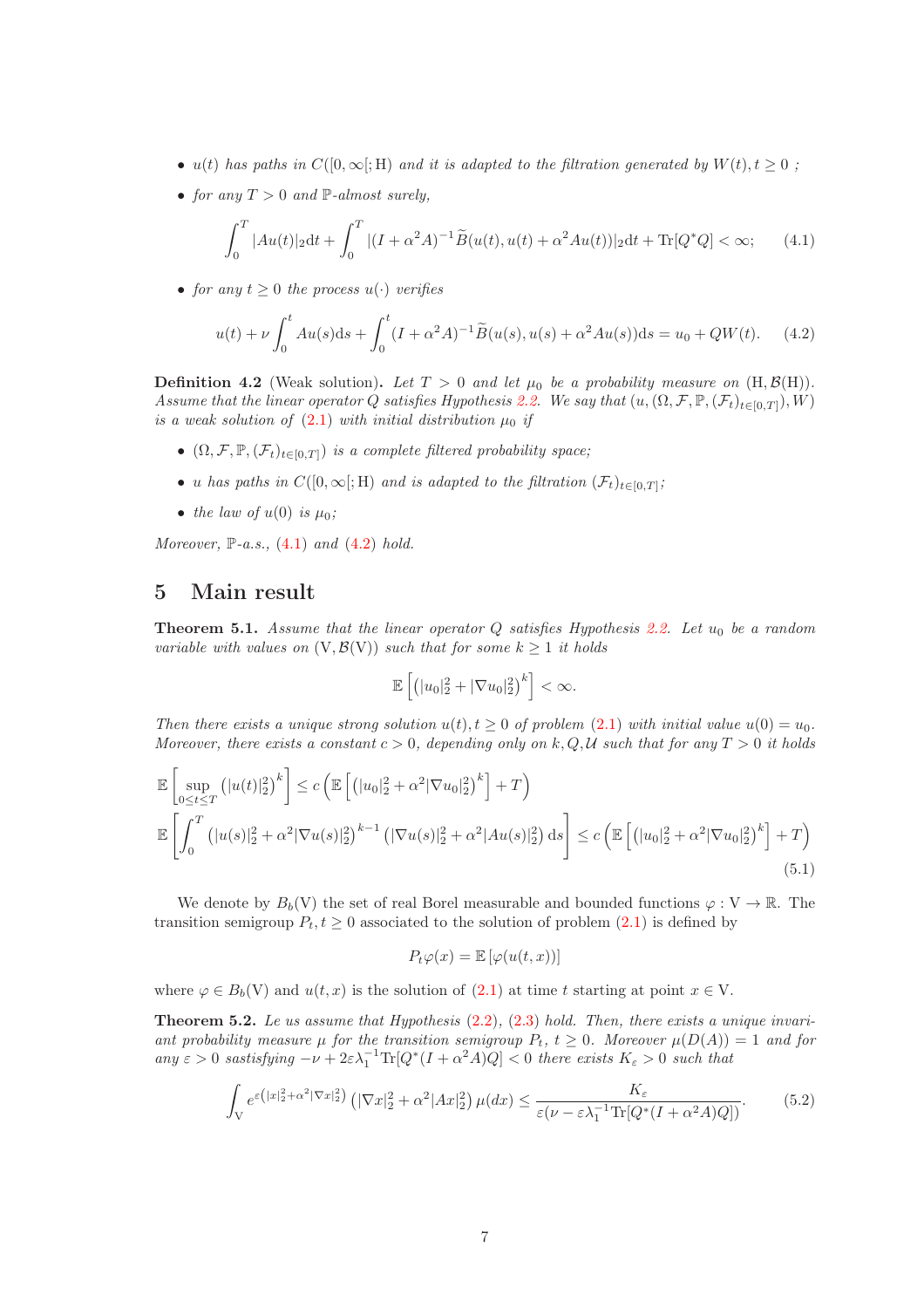## <span id="page-7-0"></span>6 The approximated problem

Here we use the Galerkin approximation method. Recall that we have denoted by  $0 < \lambda_1 < \lambda_2 < \ldots$ the eigenvalues of the Stokes operator A in its domain  $D(A)$  and by  $e_1, e_2, \ldots$  the correspondent eigenvectors. Then,  $P_n : H \to H$  is the orthogonal projection of H onto  $\text{span}\{e_1, \ldots, e_n\}$ . We set  $\tilde{B}_n(u, v) := P_n \tilde{B}(P_n u, P_n v)$ . Clearly, the results given in Proposition [3.1](#page-5-1) remain valid for  $\tilde{B}_n$ . The Galerkin approximated problem is given by the equation

<span id="page-7-1"></span>
$$
\begin{cases} du_n + \left(\nu A u_n + (I + \alpha^2 A)^{-1} \tilde{B}_n(u_n, u_n + \alpha^2 A u_n)\right) dt = P_n Q dW(t) & \text{in H}, \\ u(0) = P_n u_0. \end{cases}
$$
(6.1)

Actually, [\(6.1\)](#page-7-1) is a finite dimension ordinary stochastic differential equation with a polynomial nonlinearity. Then, there exists a unique local solution up to a (possible) blow up time  $\tau_n > 0$ . The results of this section concern the existence and uniqueness of a global solution for the approximated equations (i.e.,  $\tau_n = \infty$  almost surely). Moreover, we shall show uniform estimates on the solutions  $u<sup>n</sup>$ , which will be essential in order to use compactness arguments.

<span id="page-7-2"></span>**Theorem 6.1.** Let  $u_0 \in V$  and assume that Hypothesis [2.2](#page-3-0) holds. Then, for any  $n \in \mathbb{N}$ ,  $T > 0$ there exists a solution  $u_n \in L^2([0,T];D(A))$  of problem [\(6.1\)](#page-7-1). Moreover, for any  $k \in \mathbb{N}^*$  there exists a constant  $c = c(k, \mathcal{U}, Q) > 0$  such that for any  $n \in \mathbb{N}^*$ ,  $t \geq 0$ 

$$
\mathbb{E}\left[\left(|u_n(t)|_2^2 + \alpha^2 |\nabla u_n(t)|_2^2\right)^k\right] + k\nu \mathbb{E}\left[\int_0^t \left(|u_n|_2^2 + \alpha^2 |\nabla u_n|_2^2\right)^{k-1} \left(|\nabla u_n|_2^2 + \alpha^2 |Au_n|_2^2\right) ds\right] \leq \mathbb{E}\left[\left(|u_0|_2^2 + \alpha^2 |\nabla u_0|_2^2\right)^k\right] + ct.
$$

Proof. Set

<span id="page-7-3"></span>
$$
\mathcal{F}(t) = \mathcal{F}(t, u_n) = |u_n|^2 + \alpha^2 |\nabla u_n|^2
$$
\n(6.2)

For any  $N > 0$ ,  $n \in \mathbb{N}^*$  we consider the stopping time

<span id="page-7-4"></span>
$$
\tau_N^n = \begin{cases} \inf\{t : \mathcal{F}(t, u_n(t)) > N\} & \text{if the set is non empty} \\ +\infty & \text{otherwise.} \end{cases}
$$
(6.3)

Notice that [\(6.1\)](#page-7-1) is a system of ordinary differential equations with polynomial nonlinearities. Then, there exists a local solution  $u_n$  up to a blow up time  $\tau(\omega)$ . Since the function  $u_n(t \wedge \tau_N^n)$  is bounded by  $N$ , we can apply the Itô formula to obtain

$$
\mathcal{F}^{k}(t \wedge \tau_{N}^{n}) + 2k\nu \int_{0}^{t \wedge \tau_{N}^{n}} \mathcal{F}^{k-1} \times (|\nabla u_{n}|_{2}^{2} + \alpha^{2}|Au_{n}|_{2}^{2}) ds
$$
  
\n
$$
= \mathcal{F}^{k}(0) + k \int_{0}^{t \wedge \tau_{N}^{n}} \mathcal{F}^{k-1} \text{Tr}[(P_{n}Q)^{*}(I + \alpha^{2}A)(P_{n}Q)] ds
$$
  
\n
$$
+ 2k(k-1) \int_{0}^{t \wedge \tau_{N}^{n}} \mathcal{F}^{k-2} (|(P_{n}Q)^{*}(I + \alpha^{2}A)u_{n}|_{2}^{2}) ds
$$
  
\n
$$
+ 2k \int_{0}^{t \wedge \tau_{N}^{n}} \mathcal{F}^{k-1} \langle u_{n} + \alpha^{2}Au_{n}, (P_{n}Q)dW(s) \rangle
$$
  
\n
$$
= \mathcal{F}^{k}(0) + I_{1} + I_{2} + M_{t}
$$

where  $M_t$  is the martingale term. Taking into account [\(2.2\)](#page-4-2) there exists  $c_1 > 0$ , independent by  $u_n$  and T, such that

$$
I_1 + I_2 \le c_1 \int_0^{t \wedge \tau_N^n} \left( \mathcal{F}^{k-1} + \mathcal{F}^{k-2}(|u_n|_2^2 + \alpha^2 |\nabla u_n|_2^2) \right) ds \le 2c_1 \int_0^{t \wedge \tau_N^n} \mathcal{F}^{k-1} ds.
$$

By Poincaré inequality  $|x|_2 \leq C_P |\nabla x|_2$  and by the definition of the operator  $A$ ,  $|\nabla x|_2 \leq$ <br> $\frac{1}{1+4}$   $\frac{1}{1+4}$   $\frac{1}{1+4}$   $\frac{1}{1+4}$   $\frac{1}{1+4}$   $\frac{1}{1+4}$   $\frac{1}{1+4}$   $\frac{1}{1+4}$   $\frac{1}{1+4}$   $\frac{1}{1+4}$   $\frac{1}{\sqrt{\lambda_1}}$  |  $Ax|_2$ . Then,  $\mathcal{F}^k \leq c_2 \mathcal{F}^{k-1}(|\nabla x|_2^2 + \alpha^2 |Ax|_2^2)$ , where  $c_2 > 0$  depends only on  $\mathcal{U}$ . By Young's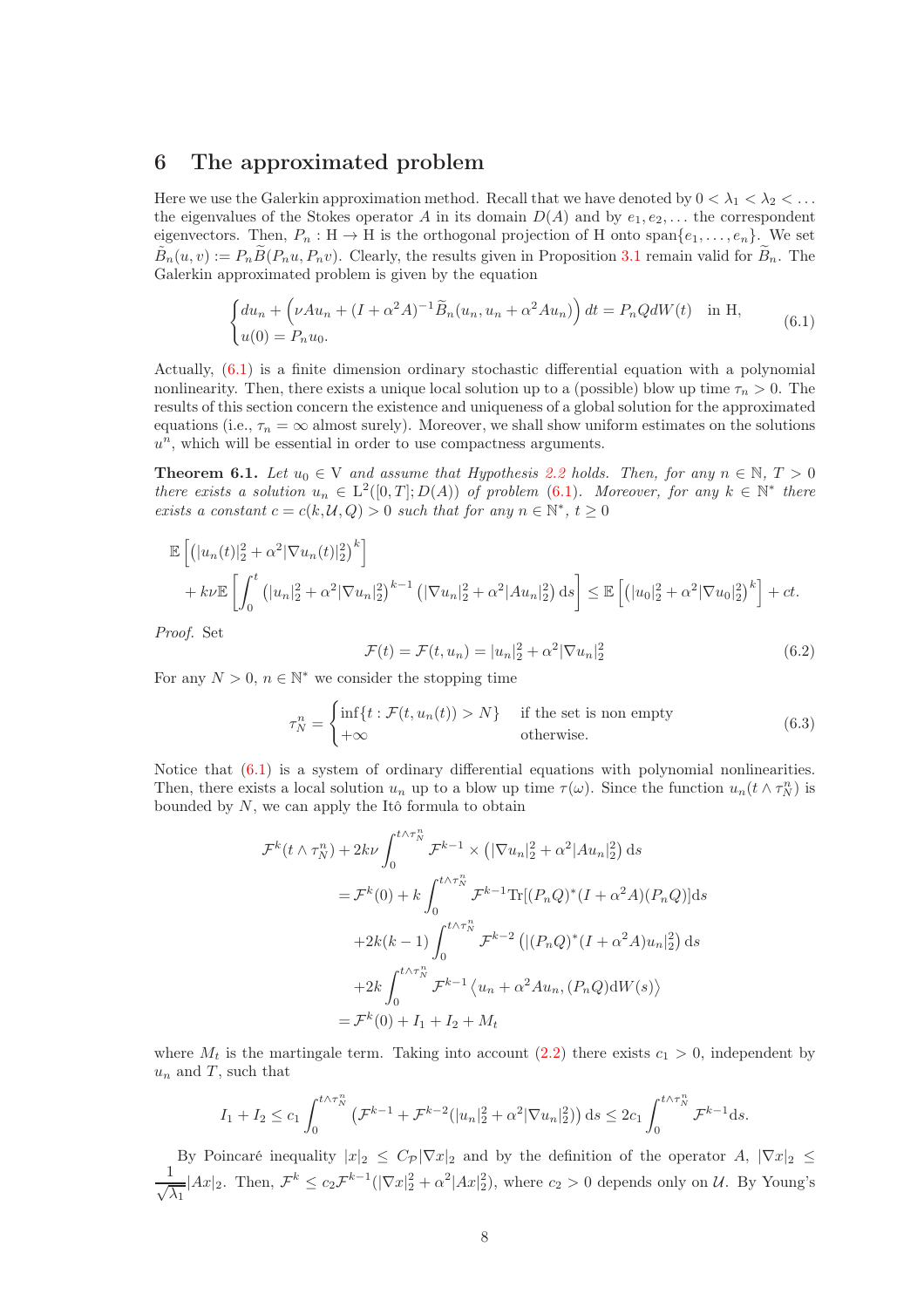inequality there exists  $c_3 > 0$ , depending only by Q, U, k, such that  $\mathcal{F}^{k-1} \leq k \nu \mathcal{F}^{k}/(2c_1c_2)$  +  $c_3/(2c_1)$ . Then

$$
2c_1 \int_0^{t \wedge \tau_N^n} \mathcal{F}^{k-1} \mathrm{d}s \le \int_0^{t \wedge \tau_N^n} \left(\frac{k\nu}{c_2} \mathcal{F}^k + c_3\right) \mathrm{d}s
$$
  

$$
\le k\nu \int_0^{t \wedge \tau_N^n} \mathcal{F}^{k-1}(|\nabla u_n|_2^2 + \alpha^2 |Au_n|_2^2) \mathrm{d}s + c_3 t \wedge \tau_N^n.
$$

We get

$$
\mathcal{F}^k(t \wedge \tau_N^n) + k\nu \int_0^{t \wedge \tau_N^n} \mathcal{F}^{k-1} \times \left( |\nabla u_n|_2^2 + \alpha^2 |Au_n|_2^2 \right) ds
$$
  

$$
\leq \mathcal{F}^k(0) + c_3 t \wedge \tau_N^n + 2k \int_0^{t \wedge \tau_N^n} \mathcal{F}^{k-1} \left\langle u_n + \alpha^2 Au_n, (P_n Q) dW(s) \right\rangle. \tag{6.4}
$$

Before taking expectation, we need to verify that the martingale term is integrable. Arguing as before, there exists  $c_4, c_5 > 0$  such that

$$
\mathcal{F}^{k-1} | (P_n Q)^* (I + \alpha^2 A) u_n |_2 \le c_4 \mathcal{F}^{k-1} (|u_n|_2 + \alpha^2 |\nabla u_n|_2) \le c_5 (1 + \mathcal{F}^k).
$$

Then, since  $\mathcal{F}^k(t \wedge \tau_n) \leq N^k$ , we can take expectation to obtain

<span id="page-8-0"></span>
$$
2k\mathbb{E}\left[\int_0^{t\wedge\tau_N^n} \mathcal{F}^{k-1}\left\langle u_n+\alpha^2 A u_n, (P_nQ)\mathrm{d}W(s)\right\rangle\right]=0.
$$

Finally, by taking expectation in [\(6.4\)](#page-8-0) we get

$$
\mathbb{E}[\mathcal{F}^k(t \wedge \tau_N^n)] + k\nu\mathbb{E}\left[\int_0^{t \wedge \tau_N^n} \mathcal{F}^{k-1} \times \left(|\nabla u_n|_2^2 + \alpha^2 |Au_n|_2^2\right) ds\right] \leq \mathbb{E}\left[\mathcal{F}^k(0)\right] + c_3 \mathbb{E}\left[t \wedge \tau_N^n\right].
$$
  
Letting  $N \to \infty$  we conclude the proof.

Letting  $N \to \infty$  we conclude the proof.

We can remark that the constant c appearing in Theorem [6.1](#page-7-2) actually depends on  $k, U$  (since we need a Poincaré inequality) and  $\text{Tr}[Q^*(I+\alpha^2 A)Q].$ 

<span id="page-8-2"></span>**Corollary 6.2.** Let  $u_0 \in V$  and assume that Hypothesis [2.2](#page-3-0) holds. Then for any  $n \in \mathbb{N}^*$ 

$$
\mathbb{E} [ |u_n(t)|_2^2 + \alpha^2 |\nabla u_n(t)|_2^2 ] + 2\nu \mathbb{E} \left[ \int_0^t (|\nabla u_n|_2^2 + \alpha^2 |Au_n|_2^2) ds \right]
$$
  

$$
\leq \mathbb{E} [ |u_0|_2^2 + \alpha^2 |\nabla u_0|_2^2 ] + \text{Tr}[Q^*(I + \alpha^2 A)Q]t.
$$

*Proof.* The proof is the same as done for Theorem [6.1.](#page-7-2) Indeed, in the case  $k = 1$ , the Itô formula gives immediately the result.  $\Box$ 

<span id="page-8-1"></span>**Theorem 6.3.** Let  $u_0 \in V$  and assume that Hypothesis [2.2](#page-3-0) holds. Then for any  $k \in \mathbb{N}$  there exists  $c = c(k, \mathcal{U}, Q) > 0$  such that for any  $T > 0$ 

$$
\mathbb{E}\left[\sup_{t\in[0,T]}(|u_n|_2^2+\alpha^2|\nabla u_n|_2^2)^k\right] \leq c \mathbb{E}\left[\left(|u_0|_2^2+\alpha^2|\nabla u_0|_2^2\right)^k\right] + cT.
$$

*Proof.* As done for the previous Theorem, let us set  $\mathcal F$  as in [\(6.2\)](#page-7-3). By Theorem [6.1](#page-7-2) the solution  $u_n$  is global and all moments of  $\mathcal F$  have finite expectation.

Using Itô formula and arguing as for the proof of Theorem  $6.1$  we get (see formula  $(6.4)$ )

$$
\mathbb{E}\left[\sup_{t\in[0,T]}\mathcal{F}^k(t) + k\nu \int_0^t \mathcal{F}^{k-1} \times \left( |\nabla u_n|_2^2 + \alpha^2 |Au_n|_2^2 \right) ds \right]
$$
  

$$
\leq \mathbb{E}\left[\mathcal{F}^k(0)\right] + c_1 T + 2k \mathbb{E}\left[\sup_{t\in[0,T]}\int_0^t \mathcal{F}^{k-1} \left\langle u_n + \alpha^2 Au_n, (P_n Q) dW(s) \right\rangle \right],
$$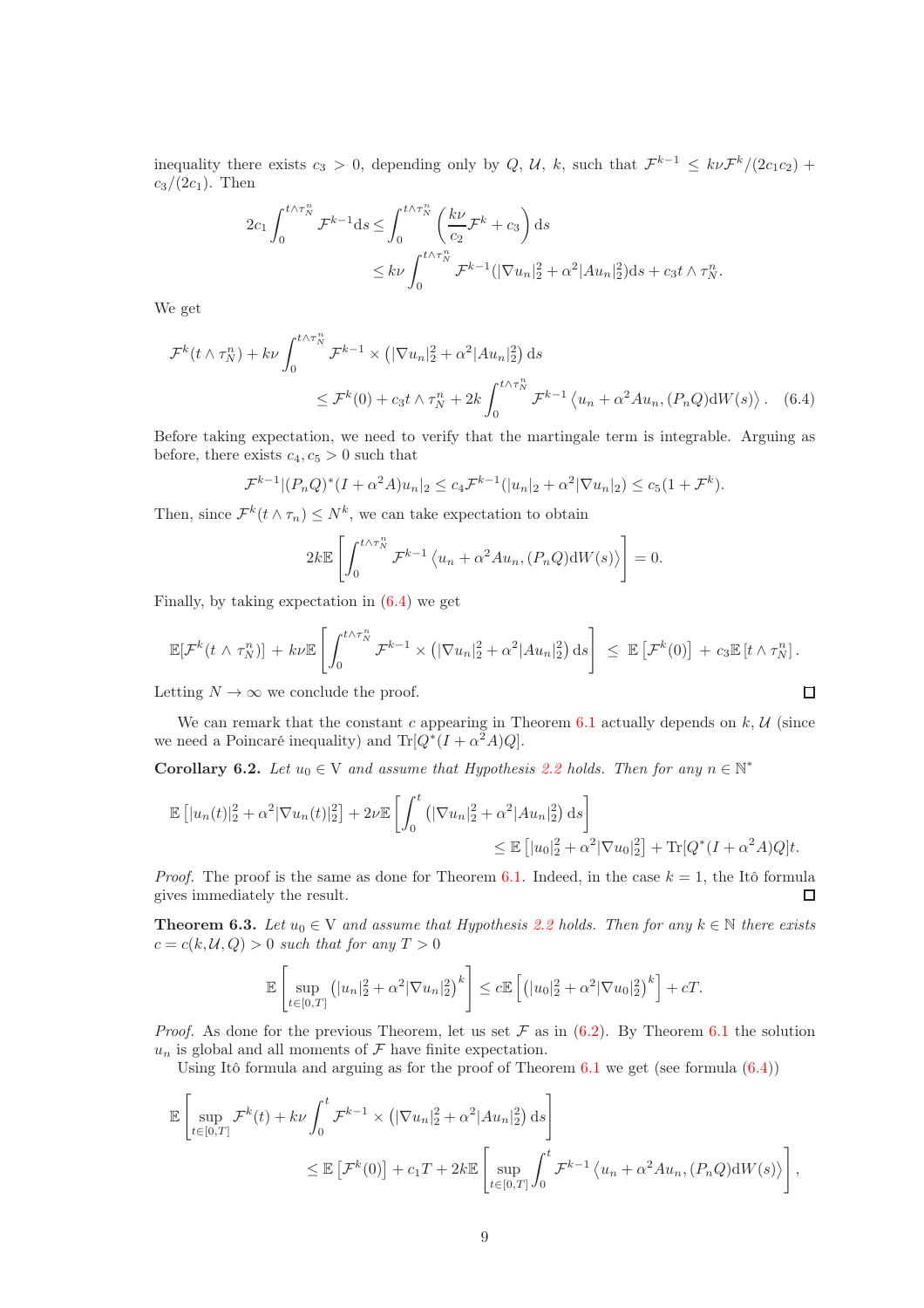where  $c_1 > 0$  depends by  $k, Q, U$ . For the martingale part, we can use Burkholder-Davis-Gundy inequality and  $(2.2)$  to get for some constants  $c_2, c_3 > 0$ , depending only on k, Q

$$
\mathbb{E}\left[\sup_{t\in[0,T]}\left|\int_0^t \mathcal{F}^{k-1}\left\langle u_n + \alpha^2 A u_n, (P_n Q) \mathrm{d}W(s)\right\rangle\right|\right] \leq c_2 \mathbb{E}\left[\int_0^T \mathcal{F}^{2(k-1)}\left|(P_n Q)^*(I + \alpha^2 A) u_n\right|_2^2 ds\right]^{\frac{1}{2}}
$$

$$
\leq c_3 \mathbb{E}\left[\int_0^T \mathcal{F}^{2k} ds\right]^{\frac{1}{2}} < \infty
$$

Using Theorem [6.1](#page-7-2) and Young's inequality, we deduce that the last term is bounded by  $c(\mathbb{E}\left[{\cal F}^k(0)\right]+$ T), where  $c = c(k, Q, \mathcal{U})$  is a positive constant. This completes the proof.  $\Box$ 

# <span id="page-9-0"></span>7 Exponential moments

The following result will be used to derive some concentration properties for the invariant measure.

<span id="page-9-1"></span>**Proposition 7.1.** Let  $u_0 \in V$  and assume that Hypothesis [2.2](#page-3-0) holds. For any  $\varepsilon > 0$  such that  $-\nu + 2\lambda_1^{-1} \varepsilon \text{Tr}[Q^*(I + \alpha^2 A)Q] < 0$  there exists  $K_{\varepsilon} > 0$ , independent by  $u_0$ , such that for any  $n \in \mathbb{N}$ 

$$
\mathbb{E}\left[e^{\varepsilon\left(|u_n(t)|_2^2+\alpha^2|\nabla u_n(t)|_2^2\right)}\right]
$$
  
+ $\varepsilon\left(\nu-2\lambda_1^{-1}\varepsilon\text{Tr}[Q^*(I+\alpha^2A)Q]\right)\int_0^t \mathbb{E}\left[e^{\varepsilon\left(|u_n(s)|_2^2+\alpha^2|\nabla u_n(s)|_2^2\right)}(|\nabla u_n(s)|_2^2+\alpha^2|Au_n(s)|_2^2\right)\right]ds$   
 $\leq \mathbb{E}\left[e^{\varepsilon\left(|u_0|_2^2+\alpha^2|\nabla u_0|_2^2\right)}\right]+K_{\varepsilon}t.$ 

*Proof.* Let  $f_{\varepsilon}(x) = e^{\varepsilon(|x|_2^2 + \alpha^2 |\nabla x|_2^2)}$  and set  $\tau_n^N$  as in [\(6.3\)](#page-7-4). In the next calculus we shall use the notation  $C_Q = \text{Tr}[Q^*(I + \alpha^2 A)Q]$ . By Itô formula and [\(2.2\)](#page-4-2) we have

$$
f_{\varepsilon}(u_n(t \wedge \tau_n^N))c = f_{\varepsilon}(x) + 2\varepsilon \int_0^{t \wedge \tau_n^N} f_{\varepsilon}(u_n) \left\langle (I + \alpha^2 A)u_n, (P_n Q)dW(s) \right\rangle
$$
  
+ 
$$
2\varepsilon \int_0^{t \wedge \tau_n^N} f_{\varepsilon}(u_n) \left( -\nu (|\nabla u_n|_2^2 + \alpha^2 |Au_n|_2^2) + 2\varepsilon |Q^*(I + \alpha^2 A)u_n|_2^2 + \frac{1}{2}C_Q \right) ds
$$
  

$$
\leq f_{\varepsilon}(x) + 2\varepsilon \int_0^{t \wedge \tau_n^N} f_{\varepsilon}(u_n) \left\langle (I + \alpha^2 A)u_n, (P_n Q)dW(s) \right\rangle
$$
  
+ 
$$
2\varepsilon \int_0^{t \wedge \tau_n^N} f_{\varepsilon}(u_n) \left( -\nu (|\nabla u_n|_2^2 + \alpha^2 |Au_n|_2^2) + 2\varepsilon C_Q (|u_n|_2^2 + \alpha^2 |\nabla u_n|_2^2) + \frac{1}{2}C_Q \right) ds \quad (7.1)
$$

Taking into account that since  $u_n \in V$  we have  $\sqrt{\lambda_1}|u_n|_2 \leq |\nabla u_n|_2$  and  $\sqrt{\lambda_1}|\nabla u_n|_2 \leq |Au_n|_2$  the last term is bounded by

$$
f_{\varepsilon}(u_n(t \wedge \tau_n^N)) \le f_{\varepsilon}(u_0) + 2\varepsilon \int_0^{t \wedge \tau_n^N} f_{\varepsilon}(u_n) \left\langle (I + \alpha^2 A)u_n, (P_n Q)dW(s) \right\rangle
$$
  
+2\varepsilon \int\_0^{t \wedge \tau\_n^N} f\_{\varepsilon}(u\_n) \left( (-\nu + 2\lambda\_1^{-1}\varepsilon C\_Q) \left( |\nabla u\_n|^2 + \alpha^2 |Au\_n|^2 \right) + \frac{1}{2} C\_Q \right) ds

Taking into account the obvious inequality  $(-ax+b)e^x \leq -\frac{a}{2}$  $\frac{a}{2}xe^{x} + c$  for  $x \ge 0$  and some  $c > 0$  we deduce that there exists  $K_{\varepsilon} > 0$ , independent by  $u_n$ , such that

$$
f_{\varepsilon}(u_n(t \wedge \tau_n^N)) \le f_{\varepsilon}(u_0) + 2\varepsilon \int_0^{t \wedge \tau_n^N} f_{\varepsilon}(u_n) \left\langle (I + \alpha^2 A)u_n, (P_n Q)dW(s) \right\rangle
$$
  
+ 
$$
\int_0^{t \wedge \tau_n^N} \left( \varepsilon \left( -\nu + 2\lambda_1^{-1} \varepsilon C_Q \right) \left( |\nabla u_n|^2 + \alpha^2 |Au_n|^2 \right) f_{\varepsilon}(u_n) + K_{\varepsilon} \right) ds
$$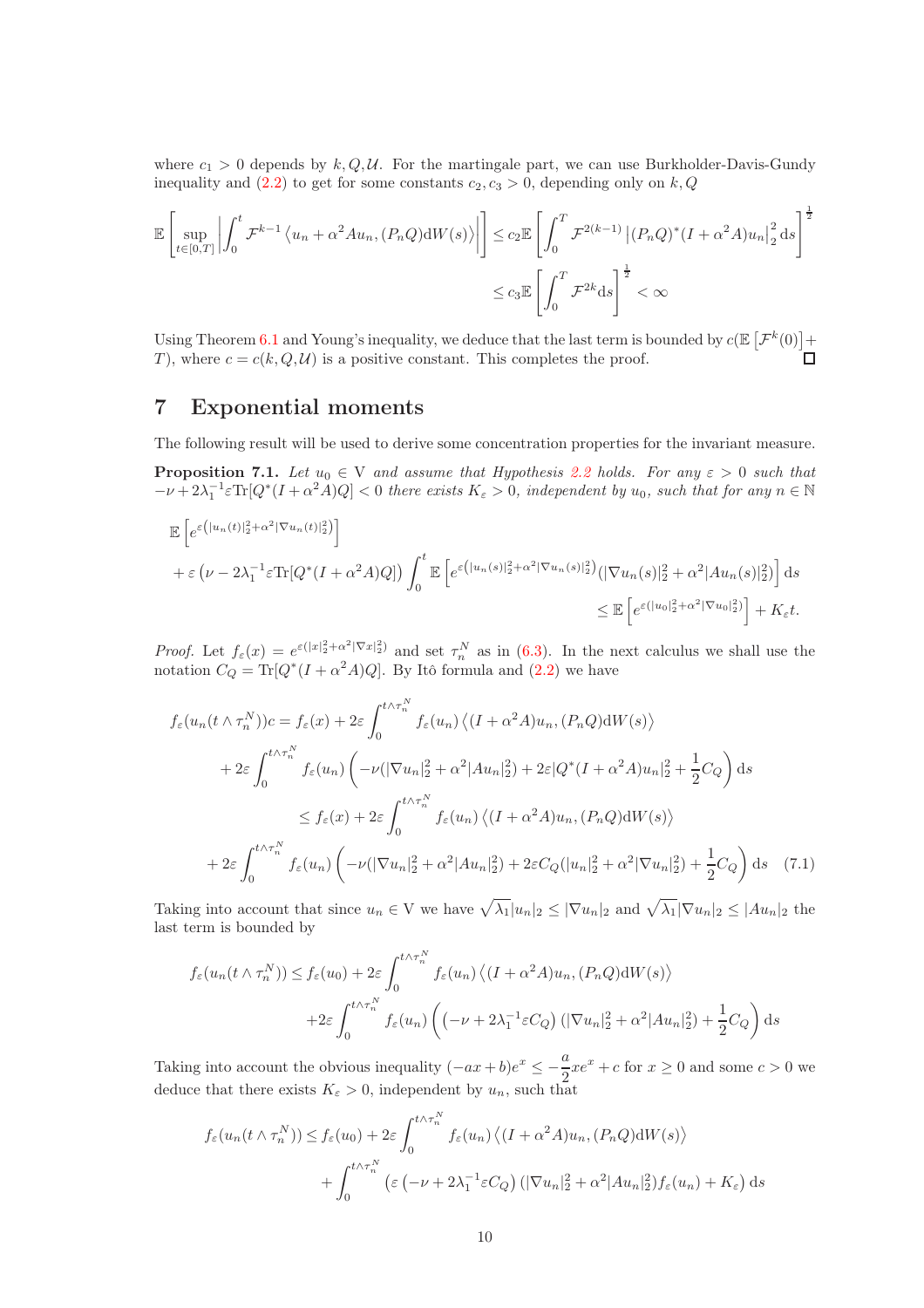By taking expectation we obtain

$$
\mathbb{E}[f_{\varepsilon}(u_n(t\wedge \tau_n^N))] + \varepsilon \left(\nu - 2\lambda^{-1}\varepsilon C_Q\right) \mathbb{E}\left[\int_0^{t\wedge \tau_n^N} f_{\varepsilon}(u_n(s))\left(|\nabla u_n|_2^2 + \alpha^2 |Au_n|_2^2\right) ds\right] \leq \mathbb{E}\left[f_{\varepsilon}(u_0)\right] + K_{\varepsilon}t.
$$

Notice that the martingale term is  $\mathbb{P}\text{-integrable since by (2.2)}$  $\mathbb{P}\text{-integrable since by (2.2)}$  $\mathbb{P}\text{-integrable since by (2.2)}$ 

$$
|f_{\varepsilon}(u_n)(P_nQ)^*(I+\alpha^2A)u_n|^2 = f_{\varepsilon}(\sqrt{2}u_n)|(P_nQ)^*(I+\alpha^2A)u_n|^2
$$
  

$$
\leq \text{Tr}[Q^*(I+\alpha^2A)Q]f_{\varepsilon}(\sqrt{2}u_n)(|u_n|^2 + \alpha^2|\nabla u_n|^2)
$$

and consequently, by the definition of the stopping time, we have

$$
\sup_{s\in[0,t\wedge\tau_n^N[} \left\{ |f_{\varepsilon}(u_n(s))(P_nQ)^*(I+\alpha^2A)u_n(s)|_2^2 \right\} \le \text{Tr}[Q^*(I+\alpha^2A)Q]e^{2\varepsilon N}N.
$$

Letting  $N \to \infty$  we get that  $\mathbb{P}\text{-a.s. } \tau_n^N \to \infty$  and we obtain the result.

 $\Box$ 

# <span id="page-10-0"></span>8 Estimates in Sobolev spaces

Let X be a Banach space with norm  $\|\cdot\|_X$ . For  $p \geq 1$ ,  $\theta \in ]0,1[$  we denote by  $W^{\theta,p}([0,T];X)$  the classical Sobolev space of all functions  $f \in \mathrm{L}^p([0,T];X)$  such that

$$
\int_0^T \int_0^T \frac{\|f(t) - f(s)\|_X^p}{|t - s|^{1 + \theta p}} ds dt < \infty,
$$

endowed with the norm

$$
||f||_{W^{\theta,p}([0,T];X)} = \left(||f||^p_{L^p([0,T];X)} + \int_0^T \int_0^T \frac{||f(t) - f(s)||^p_X}{|t - s|^{1 + \theta p}} ds dt\right)^{\frac{1}{p}}.
$$

The proof of the following lemma is left to the reader.

<span id="page-10-2"></span>**Lemma 8.1.** Let X a Banach space. For any  $T > 0$ ,  $\theta \in ]0, 1/2[$ ,  $p \ge 2$  there exists  $c = c(\theta, p, T)$ such that for any  $f \in L^2([0,T];X)$  it holds

$$
\left\| \int_0^{\cdot} f(\tau) d\tau \right\|_{W^{\theta,p}([0,T];X)} \le c(\theta, p, T) \|f\|_{L^2([0,T];X)}.
$$

<span id="page-10-1"></span>**Proposition 8.2.** For  $u_0 \in V$ ,  $T > 0$ ,  $n \in \mathbb{N}$ , let  $u_n$  be the solution of  $(6.1)$  in  $[0, T]$ . For any  $T > 0, \theta \in ]0, 1/2[, p \ge 2$  there exists a constant  $c = c(T, \theta, p) > 0$  such that for any  $n \in \mathbb{N}$ 

$$
\mathbb{E}\left[\|u_n\|_{W^{\theta,p}([0,T];\mathbb{H})}^2\right] \leq c\left(1+\frac{1}{\alpha^2}\right) \left(\mathbb{E}\left[|u_0|_2^2 + \alpha^2 |\nabla u_0|_2^2\right] + 1\right)^2.
$$

*Proof.* For any  $n \in \mathbb{N}$ , we have

$$
u_n(t) = P_n u_0 - \nu \int_0^t A u_n(\tau) d\tau - \int_0^t (I + \alpha^2 A)^{-1} \widetilde{B}_n(u_n, u_n + \alpha^2 A u_n)(\tau) d\tau + (P_n Q) W(t)
$$
  
=  $P_n u_0 + J_1(t) + J_2(t) + J_3(t).$ 

We proceed as for Proposition [8.2](#page-10-1) by estimating each term. Clearly,  $\mathbb{E}\left[\|P_nu_0\|_{W^{\theta,p}([0,T];\mathcal{H})}^2\right] \leq$  $T^{\frac{2}{p}}|u_0|^2$ . For  $J_1$  we have, using Lemma [8.1](#page-10-2) and Theorem [6.1](#page-7-2) (with  $k=1$ ), that there exists  $c_1 > 0$ such that

$$
\mathbb{E}\left[\|J_1(\cdot)\|^2_{W^{\theta,p}([0,T];\mathcal{H})}\right] \le c(\theta,p)\mathbb{E}\left[\int_0^T |Au_n(\tau)|_2^2 d\tau\right] \le \frac{c_1}{\alpha^2} \left(\mathbb{E}\left[|u_0|_2^2 + \alpha^2 |\nabla u_0|_2^2\right] + T\right)
$$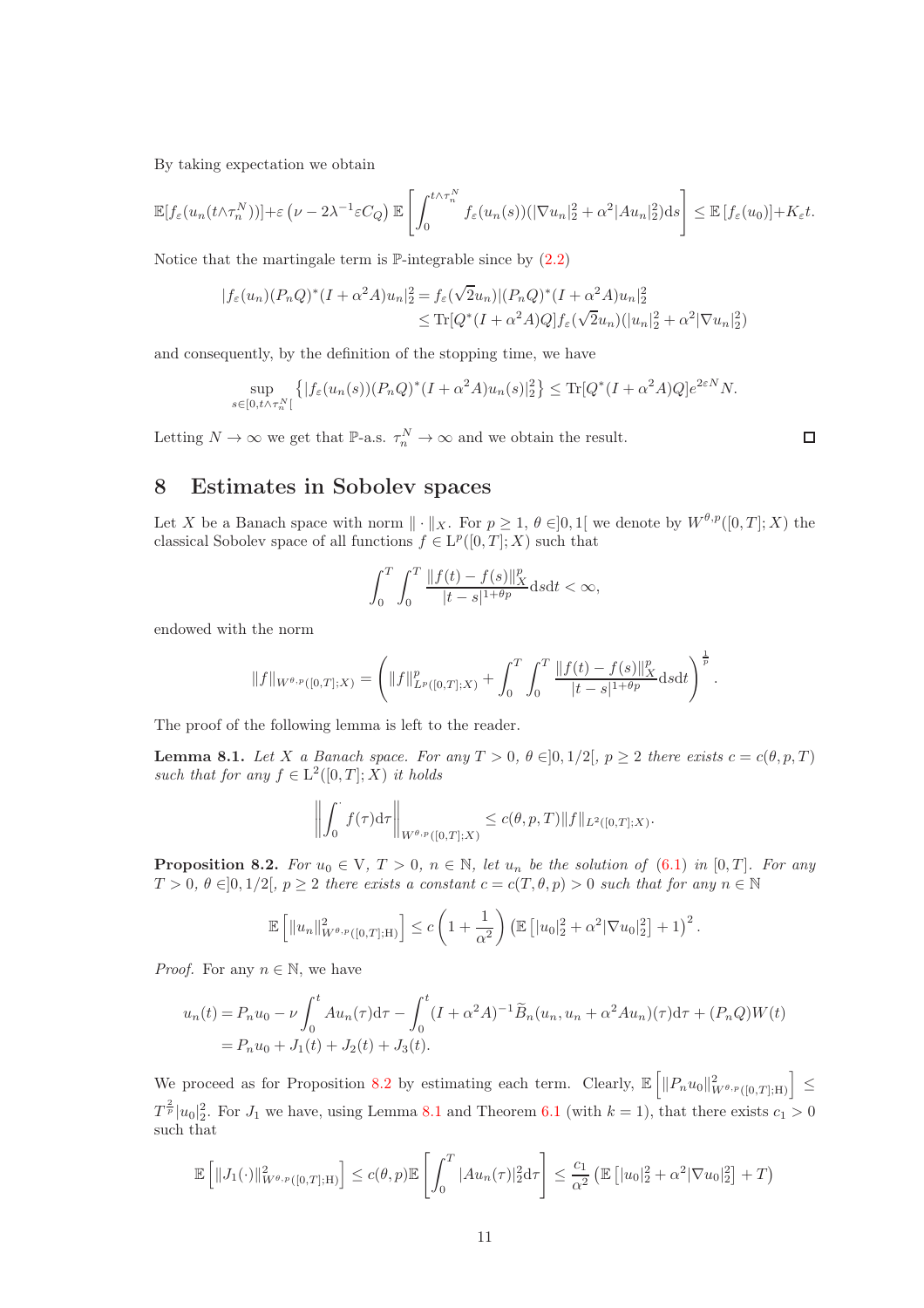In order to estimate  $J_2$ , observe that by *(iv)* of Proposition [3.1](#page-5-1) and Young inequality, for any  $\xi \in H$ we have

$$
\left\langle \widetilde{B}(P_n u_n, P_n(u_n + \alpha^2 A u_n)), P_n (I + \alpha^2 A)^{-1} \xi \right\rangle_{(D(A)',D(A))} \le c |u_n|_V \left( |u_n|_2 + \alpha^2 |A u_n|_2 \right) |P_n (I + \alpha^2 A)^{-1} \xi|_{D(A)}
$$
  

$$
\le \frac{c}{\alpha^2} |u_n|_V \left( |u_n|_2 + \alpha^2 |A u_n|_2 \right) |\xi|_2
$$

which implies

$$
|(I + \alpha^2 A)^{-1} \widetilde{B}_n(u_n, u_n + \alpha^2 A u_n)|_2 \le \frac{c}{\alpha^2} |u_n|_V (|u_n|_2 + \alpha^2 |Au_n|_2).
$$
 (8.1)

Since  $|u_n|_V \le c|\nabla u_n|_2$ , by Young inequality  $(a+b)^2 \le 2a^2 + 2b^2$  we get that for some  $c > 0$ , independent by  $u_n$ , it holds

$$
|(I+\alpha^2 A)^{-1}\widetilde{B}_n(u_n, u_n+\alpha^2 Au_n)|_2^2 \leq \frac{c}{\alpha^4} \left( |u_n|_2^2 + \alpha^2 |\nabla u_n|_2^2 \right) \left( |\nabla u_n|_2^2 + \alpha^2 |Au_n|_2^2 \right).
$$

By Lemma [8.1](#page-10-2) we deduce that there exists  $c > 0$  such that

$$
\mathbb{E}\left[\|J_2(\cdot)\|_{W^{\theta,p}([0,T];\mathcal{H})}^2\right] \leq c \mathbb{E}\left[\int_0^T |u_n|_V^2 |(I+\alpha^2 A)^{-1} \widetilde{B}_n(u_n, u_n + \alpha^2 Au_n)|_2^2 d\tau\right]
$$
  

$$
\leq \frac{c}{\alpha^4} \mathbb{E}\left[\int_0^T \left(|u_n|_2^2 + \alpha^2 |\nabla u_n|_2^2\right) \left(|\nabla u_n|_2^2 + \alpha^2 |Au_n|_2^2\right) d\tau\right]
$$

Taking into account the bound given by Theorem [6.1](#page-7-2) we obtain that for some  $c > 0$  it holds

$$
\mathbb{E}\left[\|J_2(\cdot)\|_{W^{\theta,p}([0,T];\mathcal{H})}^2\right] \leq \frac{c}{\alpha^4} \left(\mathbb{E}\left[ (|u_0|_2^2 + \alpha^2 |\nabla u_0|_2^2)^2 \right] + T\right).
$$

For the last term, observe that by the gaussianity of  $QW(t)$  that there exists  $c = c(p)$  such that  $\mathbb{E}[|(P_nQ)W(t)|_2^p] \le c(\text{Tr}[Q^*Q])^{\frac{p}{2}}t^{\frac{p}{2}}.$  Similarly,  $\mathbb{E}[|(P_nQ)(W(t) - W(s))|_2^p] \le c(\text{Tr}[Q^*Q])^{\frac{p}{2}}|t-s|^{\frac{p}{2}}.$ Then,  $\mathbb{E}[|J_3(\cdot)|_{L^p([0,T];\mathbb{R})}^2] \leq c \text{Tr}[Q^*Q]$  where  $c > 0$  depends only on  $p, T$ . Since  $2/p \leq 1$  by Jensen inequality we get

$$
\mathbb{E}\left[\left(\int_0^T \int_0^T \frac{|(P_nQ)(W(t)-W(s))|_2^p}{|t-s|^{1+\theta p}} ds dt\right)^{\frac{2}{p}}\right] \leq \left(\int_0^T \int_0^T \frac{\mathbb{E}[|(P_nQ)(W(t)-W(s))|_2^p]}{|t-s|^{1+\theta p}} ds dt\right)^{\frac{2}{p}}
$$

$$
\leq \text{Tr}[Q^*Q] \left(\int_0^T \int_0^T \frac{1}{|t-s|^{1+p(\theta-\frac{1}{2})}} ds dt\right)^{\frac{2}{p}}
$$

$$
\leq c \text{Tr}[Q^*Q]
$$

provided  $\theta < 1/2$ . Here,  $c > 0$  depends by  $T, \theta, p$ . Taking into account the estimates on  $P_nu_0, J_1, J_2, J_3$  we get the result.  $\Box$ 

## <span id="page-11-0"></span>9 Compactness

<span id="page-11-1"></span>**Lemma 9.1** (Tightness). For  $u_0 \in V$ ,  $T > 0$ ,  $n \in \mathbb{N}$ , let  $u_n$  the solution of [\(6.1\)](#page-7-1) in [0, T]. Then, for any  $p > 2$ ,  $\rho > 0$ , the laws of  $u_n, n \in \mathbb{N}$  are tight in

$$
\mathcal{C}([0,T];D(A^{-\rho}))\cap \mathrm{L}^p([0,T];\mathcal{V}).
$$

Moreover, the laws of  $Au_n, n \in \mathbb{N}$  are tight in the space  $L^2([0,T];H)$  endowed with the weak topology. Proof. The classical interpolation inequality

$$
||u||_{\mathcal{H}^{1+\rho}} \le ||u||_{\mathcal{H}^{1}}^{1-\rho} ||u||_{\mathcal{H}^{2}}^{\rho}, \qquad \rho \in [0,1]
$$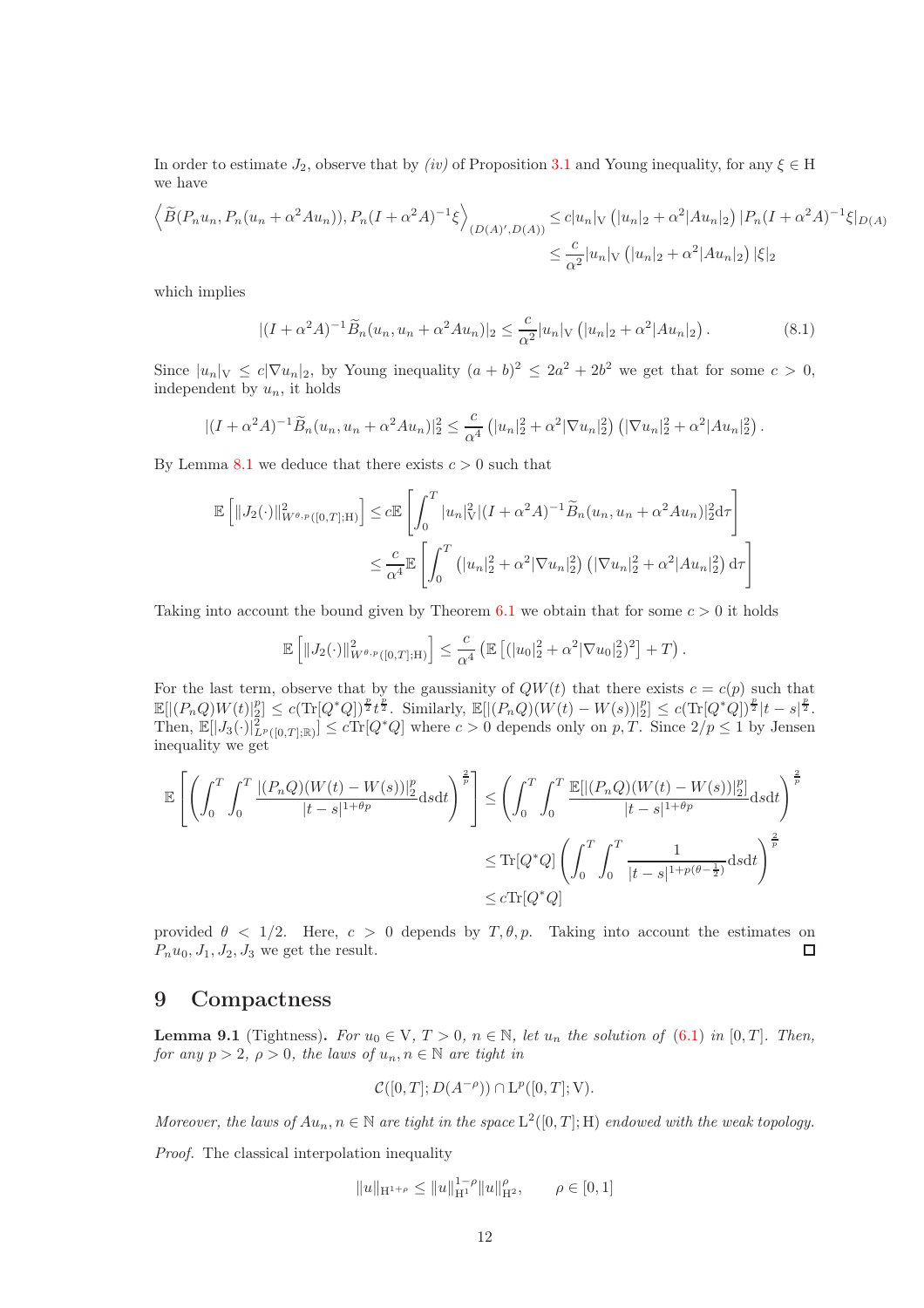implies

$$
||u||^p_{\mathcal{H}^{1+\frac{2}{p}}}\leq ||u||^{p-2}_{\mathcal{H}^1}||u||^2_{\mathcal{H}^2},\qquad p\in [2,\infty[.
$$

Then, by Theorem [6.1](#page-7-2) and Proposition [8.2](#page-10-1) we deduce that  $(u_n)_n$  is bounded in

$$
\mathrm{L}^{p}\left(\Omega;\mathrm{L}^{p}([0,T];\mathrm{H}^{1+\frac{2}{p}})\right)\cap\mathrm{L}^{2}\left(\Omega;\mathrm{L}^{2}([0,T];D(A))\right)\cap\mathrm{L}^{2}\left(\Omega;W^{\theta,p}([0,T];\mathrm{H})\right)
$$

for any  $p \in ]2, \infty[$  and  $\theta < 1/2$ . Taking into account [\[11,](#page-22-8) Theorem 2.1 and Theorem 2.2], for any  $p \in ]2, \infty[$  and  $\theta < 1/2$  such that  $\theta p > 1$  the embeddings

$$
W^{\theta,p}([0,T];\mathcal{H}) \hookrightarrow C([0,T];D(A^{-\rho})), \qquad \rho > 0
$$
  

$$
L^{p}([0,T];\mathcal{H}^{1+\frac{2}{p}}) \cap W^{\theta,p}([0,T];\mathcal{H}) \hookrightarrow L^{p}([0,T];\mathcal{V})
$$

are compact. Moreover, we have that  $L^2([0,T];H)$  endowed with the weak topology is a complete metrizable space. Then, by Theorem [6.1,](#page-7-2) we deduce that the laws of the random variables  $Au_n$ are tight in  $L^2([0,T];H)$ , endowed with the weak topology.

 $\Box$ 

Then, the result follows by Prokhorov's theorem.

<span id="page-12-1"></span>**Theorem 9.2.** Let  $u_0 \in V$ . Then, there exists a probability space  $(\tilde{\Omega}, \tilde{\mathcal{F}}, \tilde{\mathbb{P}})$ , a cylindrical Wiener processes  $\tilde{W}(t)$ , defined on  $(\tilde{\Omega}, \tilde{\mathcal{F}}, \tilde{\mathbb{P}})$ , a stochastic process

$$
u \in C([0,T]; D(A^{-\rho})) \cap L^p([0,T]; V) \cap L^2([0,T]; D(A)), \qquad \rho > 0,
$$

adapted to the filtration generated by  $\tilde{W}$  and a subsequence (for simplicity it is not relabeled) such that for any  $p < \infty$  and  $\tilde{P}$ -a.s. the solution  $u_n$  of problem [\(6.1\)](#page-7-1) with  $\tilde{W}(t)$  instead of  $W(t)$  satisfies

(i) 
$$
u_n \to u
$$
 strongly in  $C([0, T]; D(A^{-\rho})), \rho > 0$   
\n(ii)  $u_n \to u$  strongly in  $L^p([0, T]; V), p \in [1, \infty[$   
\n(iii)  $\int_0^T \langle Au_n(s), \xi(s) \rangle ds \to \int_0^T \langle Au(s), \xi(s) \rangle ds$  for any  $\xi \in L^2([0, T]; H)$ 

Proof. Taking into account Lemma [\(9.1\)](#page-11-1), by Skorohod representation theorem and by a diagonal extraction argument, there exists a probability space  $(\tilde{\Omega}, \tilde{\mathcal{F}}, \tilde{\mathbb{P}})$ , a cylindrical Wiener process  $\tilde{W}(t)$ defined on  $(\tilde{\Omega}, \tilde{\mathcal{F}}, \tilde{\mathbb{P}})$ , a stochastic process u such that the convergence conditions in  $(i)$ – $(ii)$  hold. For *(iii)*, notice that there exists a random variable v such that  $Au_n \to v$  weakly in  $L^2([0,T];H)$ (modulo a new subsequence). The fact that  $v$  can be identify with Au follows by the closure of the operator  $A$  and by the density of  $D(A)$  in H.  $\Box$ 

## <span id="page-12-0"></span>10 Existence and uniqueness - Proof ot Theorem [5.1](#page-6-3)

#### 10.1 Existence

By Theorem [9.2](#page-12-1) we know that there exists a subsequence  $(u_n)_n$ , converging  $\widetilde{\mathbb{P}}$ -a.s. to a process  $u \in \mathcal{C}([0,T];D(A^{-\rho})) \cap \mathrm{L}^p([0,T];\mathrm{ V}) \cap \mathrm{L}^2([0,T];D(A)),\, \rho>0,\, p\geq 1.$ 

The rest of the proof will be splitted in several lemma : in Lemma [10.1,](#page-12-2) we shall show that the process u satisfies the bounds  $(5.1)$ . Then, in Lemma [10.2](#page-13-0) we shall show that u is a weak solution of the abstract problem. Finally, in Lemma [10.3](#page-15-0) we shall show that pathwise uniqueness holds, which will give the existence and uniqueness of a strong solution.

<span id="page-12-2"></span>**Lemma 10.1.** Under hypothesis of Theorem [5.1,](#page-6-3) we have that  $(5.1)$  holds. Moreover,  $\tilde{\mathbb{P}}$ -a.s. we have  $u \in C([0,T]; H_w)$ , where  $H_w$  is the space H endowed with the weak topology.

Proof. Let us show the first bound of  $(5.1)$ . Let us notice that by the definition of the norm in  $D(A^{\rho})$  it holds  $||u||_{D(A^{-\rho})} \leq |u|_{\mathcal{H}}$ , for all  $\rho > 0$ . By Theorem [9.2,](#page-12-1)

$$
\sup_{t\in[0,T]}\|u(t)\|_{D(A^{-\rho})}=\lim_{n\to\infty}\left(\sup_{t\in[0,T]}\|u_n(t)\|_{D(A^{-\rho})}\right)\leq \liminf_{n\to\infty}\left(\sup_{t\in[0,T]}|u_n(t)|_H\right).
$$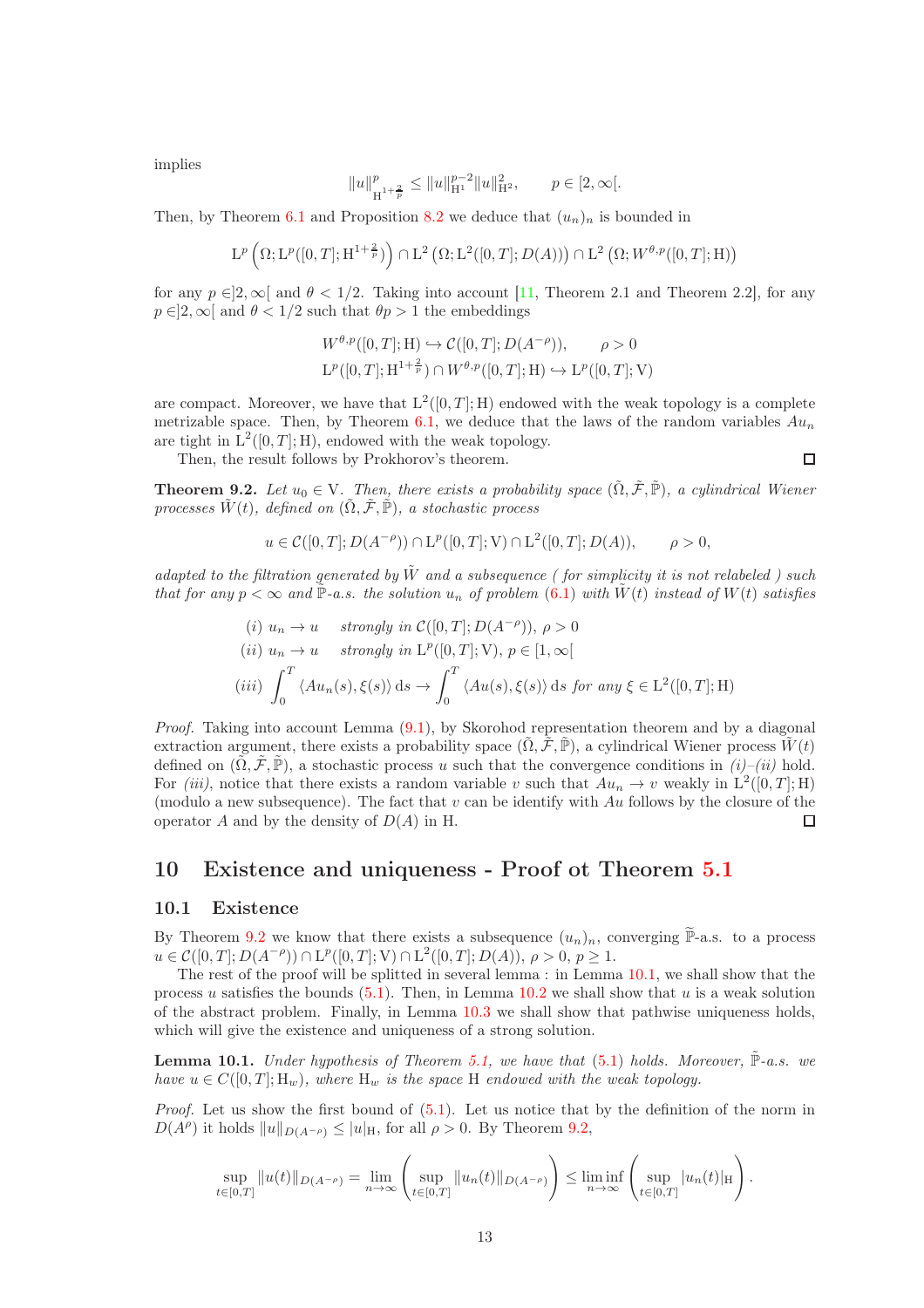By Fatou's lemma and Theorem [6.3](#page-8-1) we deduce that for any  $k > 0$  there exists  $c > 0$  depending on k such that

$$
\widetilde{\mathbb{E}}\left[\sup_{t\in[0,T]}|u|_{\mathcal{H}}^{2k}\right] \leq \liminf_{n\to\infty}\widetilde{\mathbb{E}}\left[\sup_{t\in[0,T]}|u_n|_{\mathcal{H}}^{2k}\right] \leq c\left(\widetilde{\mathbb{E}}\left[ (|u_0|_2^2 + \alpha^2|\nabla u_0|_2^2)^k \right] + T\right)
$$

which implies that the first bound in  $(5.1)$  holds. Let us show the second bound. Let us fix  $p \geq 1$ . Notice that by Theorem [9.2](#page-12-1) we have,  $\widetilde{\mathbb{P}}$ -a.s. that for any  $\xi \in L^2([0,T],H)$  the limit  $\xi(\cdot)|u_n(\cdot)|_V^{p/2} \to \xi(\cdot)|u(\cdot)|_V^{p/2}$  holds strongly in  $L^2([0,T];H)$ . Then, since  $Au_n \to Au$  holds weakly in  $L^2([0,T];H)$  (see *(iii)* of Theorem [9.2\)](#page-12-1),

$$
\lim_{n \to \infty} \int_0^T \left\langle Au_n(t), |u_n(t)|_V^{p/2} \xi(t) \right\rangle dt = \int_0^T \left\langle Au(t), |u(t)|_V^{p/2} \xi(t) \right\rangle dt.
$$

We deduce that  $\widetilde{\mathbb{P}}$ -a.s. the limit  $Au_n(\cdot)|u_n(\cdot)|_V^{p/2} \to Au(\cdot)|u(\cdot)|_V^{p/2}$  holds weakly in  $L^2([0,T];H)$ . By well known properties of weak limits and Fatou Lemma we get, using Theorem  $6.3$ 

$$
\widetilde{\mathbb{E}}\left[\int_0^T |Au(t)|_2^2 |u(t)|_V^p dt\right] \leq \widetilde{\mathbb{E}}\left[\liminf_{n\to\infty} \int_0^T |Au_n(t)|_2^2 |u_n(t)|_V^p dt\right]
$$
\n
$$
\leq \liminf_{n\to\infty} \widetilde{\mathbb{E}}\left[\int_0^T |Au_n(t)|_2^2 |u_n(t)|_V^p dt\right]
$$
\n
$$
\leq c \left(\widetilde{\mathbb{E}}\left[ (|u_0|_2^2 + \alpha^2 |\nabla u_0|_2^2)^{p+1} \right] + T\right).
$$

which implies the second bound of  $(5.1)$ .

In order to complete the proof we need to show that  $u \in C([0,T];H_w)$ . Observe that  $\tilde{\mathbb{P}}$ -a.s. we have  $u \in L^{\infty}([0,T];H) \cap C([0,T];D(A^{-\rho})).$  Then, P-a.s.,  $u(t) \in H$  for any  $t \in [0,T]$  and  $u \in C([0, T]; H_w)$  (see, for instance, [\[27,](#page-23-0) page 263]).

<span id="page-13-0"></span>**Lemma 10.2.** Assume that the linear operator Q satisfies Hypothesis [2.2.](#page-3-0) Let  $\mu_0$  be a probability measure on  $(H, \mathcal{B}(H))$  such that for some  $k \geq 1$  it holds

$$
\int_{\mathcal{H}} \left( |x|_2^2 + |\nabla x|_2^2 \right)^k \mu_0(dx) < \infty.
$$

Then, there exists a weak solution of  $(2.1)$  in the sense of Definition [4.2.](#page-6-5)

*Proof.* Let us first show that u solve  $(2.1)$ . Since  $u_n$  solves  $(6.1)$ , it is sufficient to show that the right-hand side of  $(6.1)$  converges to the right-hand side of  $(2.1)$ .

Let  $\xi \in L^2([0,T]; D(A))$ . By Theorem [9.2,](#page-12-1) *(iii)* we have

$$
\lim_{n \to \infty} \int_0^T \langle u_n, \xi(t) \rangle dt = \int_0^T \langle u, \xi(t) \rangle dt
$$

and, by the Fubini theorem and the dominated convergence theorem,

$$
\lim_{n \to \infty} \nu \int_0^T \left\langle \int_0^t Au_n(\tau) d\tau, \xi(t) \right\rangle dt = \nu \int_0^T \left( \lim_{n \to \infty} \int_0^t \langle Au(\tau), \xi(t) \rangle d\tau \right) dt
$$

$$
= \nu \int_0^T \left\langle \int_0^t Au(\tau), \xi(t) dt \right\rangle d\tau.
$$

Observe that by Proposition [3.1](#page-5-1) (ii) it holds, for some  $c > 0$ ,

$$
\left| \int_0^T \int_0^t \left\langle \tilde{B}(u(\tau), v(\tau)), (I + \alpha^2 A)^{-1} \xi(t) \right\rangle d\tau dt \right|
$$
  
\n
$$
\leq c \left( \int_0^T |u(\tau)|_V^2 d\tau \right)^{\frac{1}{2}} \left( \int_0^T |v(\tau)|_2^2 d\tau \right)^{\frac{1}{2}} \left( \int_0^T |A(I + \alpha^2 A)^{-1} \xi(t)|_H^2 dt \right)^{\frac{1}{2}}
$$
  
\n
$$
\leq \frac{c}{\alpha^2} \left( \int_0^T |u(\tau)|_V^2 d\tau \right)^{\frac{1}{2}} \left( \int_0^T |v(\tau)|_2^2 d\tau \right)^{\frac{1}{2}} \left( \int_0^T |\xi(t)|_H^2 dt \right)^{\frac{1}{2}}
$$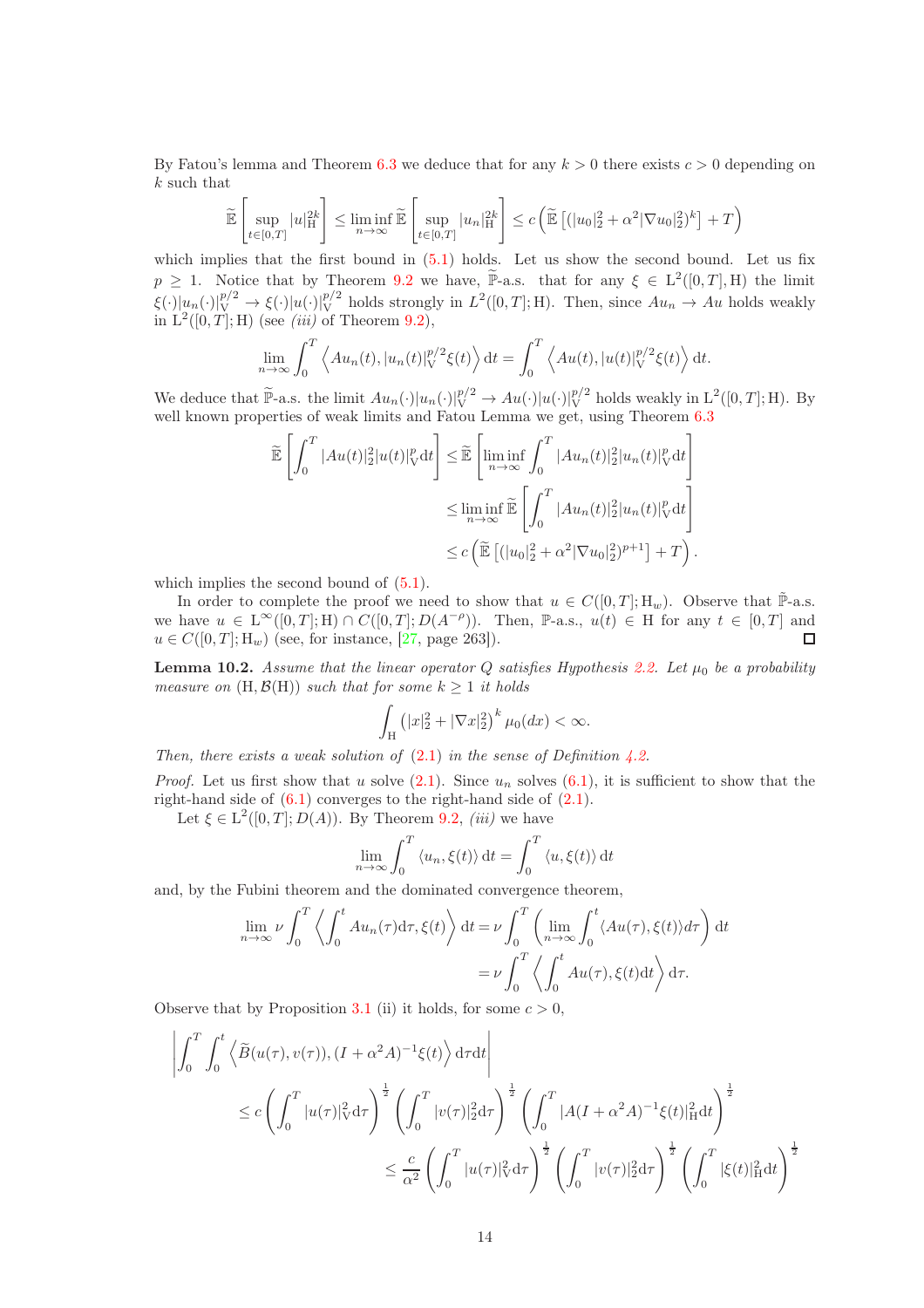This implies that the trilinear form

$$
L^2([0,T];V) \times L^2([0,T];L^2(\mathcal{U})) \times L^2([0,T];H) \to \mathbb{R}
$$
  

$$
(u,v,\xi) \mapsto \int_0^T \int_0^t \left\langle (I + \alpha^2 A)^{-1} \widetilde{B}(u(\tau), v(\tau)), \xi(t) \right\rangle d\tau dt
$$

is continuous. Since by Theorem [9.2](#page-12-1) we have that  $\widetilde{P}$ -a.s.  $u_n \to u$  strongly in  $L^2([0,T];V)$ , that  $u_n + \alpha^2 A u_n \to \underline{u} + \alpha^2 A u$  weakly in  $L^2([0,T]; L^2(\mathcal{U}))$  and clearly  $P_n \xi \to \xi$  strongly in  $L^2([0,T]; H)$ , we deduce that  $\widetilde{\mathbb{P}}\text{-a.s.}$ 

$$
\lim_{n \to \infty} \int_0^T \left\langle \int_0^t (I + \alpha^2 A)^{-1} \tilde{B}_n(u_n, u_n + \alpha^2 A u_n)(\tau) d\tau, \xi(t) \right\rangle dt
$$
\n
$$
= \lim_{n \to \infty} \int_0^T \int_0^t \left\langle (I + \alpha^2 A)^{-1} \tilde{B}(P_n u_n, P_n(u_n + \alpha^2 A u_n))(\tau), P_n \xi(t) \right\rangle d\tau dt
$$
\n
$$
= \int_0^T \int_0^t \left\langle (I + \alpha^2 A)^{-1} \tilde{B}(u, u + \alpha^2 A u)(\tau), \xi(t) \right\rangle d\tau dt.
$$

Finally, it is easy to see that  $\mathbb{P}\text{-a.s.}$  it holds

$$
\lim_{n \to \infty} \int_0^T \left\langle \int_0^t (P_n Q) \mathrm{d}\widetilde{W}(\tau), \xi(t) \right\rangle dt = \int_0^T \left\langle \int_0^t Q \mathrm{d}\widetilde{W}(\tau), \xi(t) \right\rangle dt.
$$

Let us show that u as paths in  $C([0,T];H)$ . Using Itô formula on  $|u_n|^2/2$  and integrating over  $[0, T]$  we get

$$
\frac{1}{2} \int_0^T |u_n(t)|_2^2 dt = -\nu \int_0^T \int_0^t (|\nabla u_n(s)|_2^2 ds) dt
$$
  

$$
-\int_0^T \left( \int_0^t \left\langle \tilde{B}_n(u_n(s), u_n(s) + \alpha^2 A u_n(s)), (I + \alpha^2 A)^{-1} u_n(s) \right\rangle ds \right) dt + \int_0^T \left( \int_0^t \langle u_n(s), P_n Q dW(s) \rangle \right) dt.
$$

By Theorem [9.2](#page-12-1) and arguing as before all the terms of the previous formula converges and we get

$$
\frac{1}{2} \int_0^T |u(t)|_2^2 dt = -\nu \int_0^T \int_0^t (|\nabla u(s)|_2^2 ds) dt
$$
  

$$
- \int_0^T \left( \int_0^t \left\langle \tilde{B}(u(s), u(s) + \alpha^2 A u(s)), (I + \alpha^2 A)^{-1} u(s) \right\rangle ds \right) dt + \int_0^T \left( \int_0^t \left\langle u(s), Q dW(s) \right\rangle \right) dt.
$$

By identification, we have,  $dt \times \mathbb{P}$  a.e.

$$
\frac{1}{2}|u(t)|_2^2 = -\nu \int_0^t |\nabla u(s)|_2^2 ds
$$
  
 
$$
- \int_0^t \left\langle \widetilde{B}(u(s), u(s) + \alpha^2 Au(s)), (I + \alpha^2 A)^{-1} u(s) \right\rangle ds + \int_0^t \left\langle u(s), Q dW(s) \right\rangle.
$$

By the square integrability of  $u$ , the last term on the right-hand side is a square integrable continuous martingale. The term with the nonlinear part is integrable on  $[0, T]$ , since

$$
\left| \left\langle \tilde{B}(u(s), u(s) + \alpha^2 Au(s)), (I + \alpha^2 A)^{-1} u(s) \right\rangle \right| \leq c |u(s)|_V (|u(s)|_2 + \alpha^2 |Au(s)|_2) |A(I + \alpha^2 A)^{-1} u(s)|_2
$$
  

$$
\leq \frac{c}{\alpha^2} |u(s)|_V (|u(s)|_2 + \alpha^2 |Au(s)|_2) |u(s)|_2 \leq \frac{c}{\alpha^2} |u(s)|_V^2 (|u(s)|_2 + \alpha^2 |Au(s)|_2)
$$

By [\(5.1\)](#page-6-4), the last term on the right-side belongs to  $L^1([0,T];\mathbb{R})$   $\widetilde{\mathbb{P}}$ -almost surely. We deduce that the map

$$
t\mapsto -\nu\int_0^t|\nabla u(s)|_2^2\mathrm{d}s - \int_0^t\left\langle\widetilde{B}(u(s),u(s)+\alpha^2Au(s)),(I+\alpha^2A)^{-1}u(s)\right\rangle\mathrm{d}s + \int_0^t\left\langle u(s),QdW(s)\right\rangle
$$

is  $\widetilde{\mathbb{P}}$ -a.s. continuous. Then  $t \mapsto |u(t)|_2^2$  is  $\widetilde{\mathbb{P}}$ -a.s. continuous. Since by Lemma [10.1](#page-12-2) we know that  $t \mapsto u(t)$  is weakly continuous in H, we deduce that  $\widetilde{P}$ -a.s.  $u \in C([0, T]; H)$ , for all  $T > 0$ . The proof is complete. proof is complete.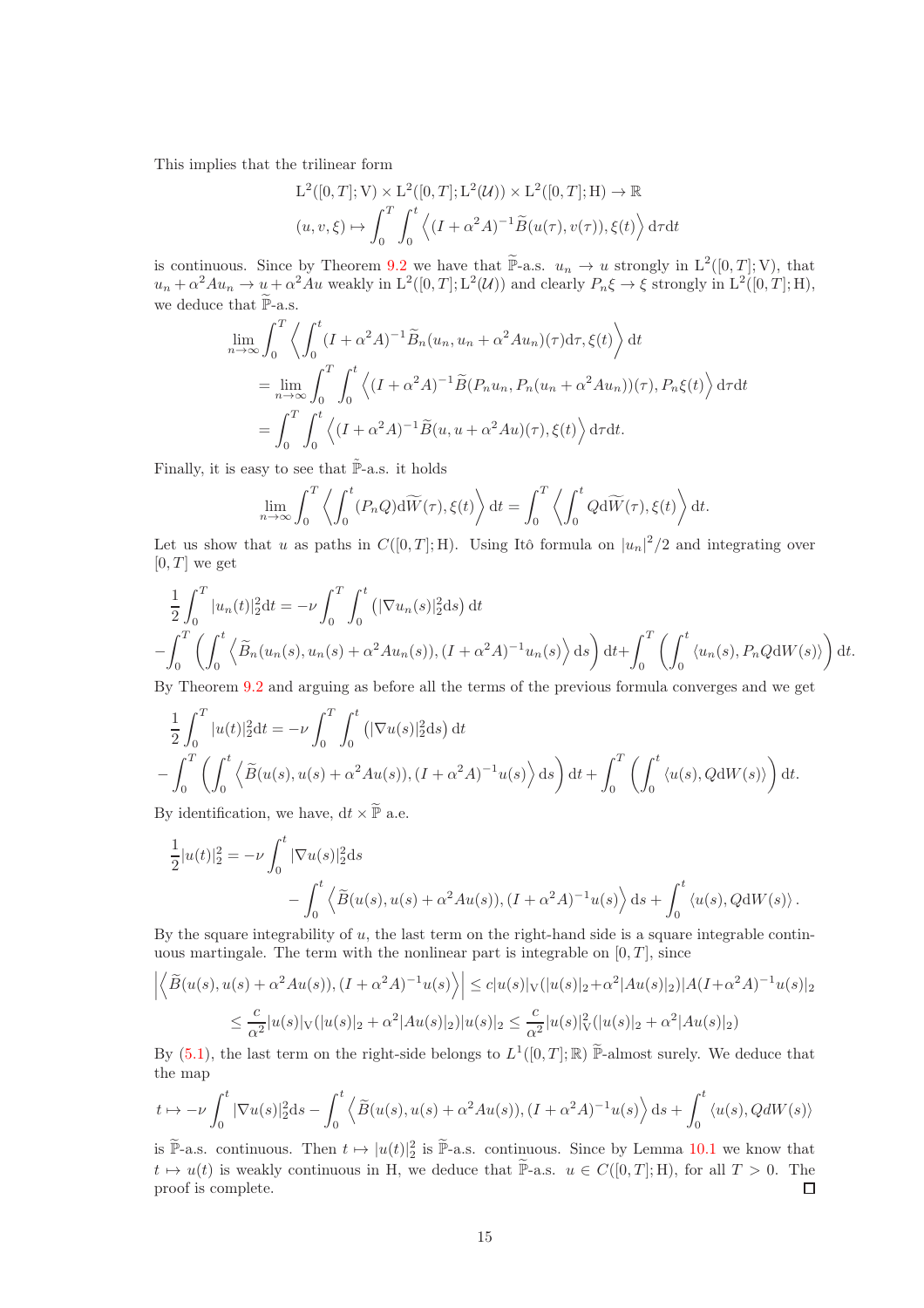#### 10.2 Uniqueness

<span id="page-15-0"></span>**Lemma 10.3.** Under Hypothesis [2.2,](#page-3-0) for any random variable  $u_0$  with values in H and such that

$$
\mathbb{E}\left[|u_0|_2^2+|\nabla u_0|_2^2\right]<\infty
$$

there exists a unique strong solution of problem [\(2.1\)](#page-3-1) with initial value  $u(0) = u_0$ , in the sense of Definition  $\angle 4.1$ .

*Proof.* Let  $\mu_0$  be the law of  $u_0$  in H. Notice that the hypothesis implies that  $\mu_0$  is concentrated on V. By Lemma [10.1](#page-12-2) and Lemma [10.2](#page-13-0) we deduce that there exists a weak solution  $(u, W)$  of problem  $(2.1)$  with initial distribution  $\mu_0$  and such that the bounds

$$
\mathbb{E}\left[\sup_{0\leq t\leq T}\left(|u(t)|_2^2\right)\right] \leq c \int_H \left(|x|_2^2 + \alpha^2 |\nabla x|_2^2\right) \mu_0(\mathrm{d}x),
$$
\n
$$
\mathbb{E}\left[\int_0^T \left(|\nabla u|_2^2 + \alpha^2 |Au|_2^2\right) \mathrm{d}s\right] \leq c \int_H \left(|x|_2^2 + \alpha^2 |\nabla x|_2^2\right) \mu_0(\mathrm{d}x)
$$
\n(10.1)

<span id="page-15-1"></span>hold. By the Yamada-Watanabe theorem for SPDEs (see, for instance, [\[25,](#page-23-1) [26\]](#page-23-2)), it is sufficient to show pathwise uniqueness of the solution. Set  $w = u(t, x) - v(t, x)$ , where  $(u, W)$ ,  $(v, W)$  are two solutions with same initial value  $x \in V$ . Then, w satisfies the equation

$$
\frac{d}{dt}w + \nu Aw + (I + \alpha^2 A)^{-1} \left( \widetilde{B}(u, w + \alpha^2 Aw) + \widetilde{B}(w, v + \alpha^2 Av) \right) = 0.
$$

We deduce

$$
\frac{1}{2}\frac{d}{dt}(|w|_2^2 + \alpha^2 |\nabla w|_2^2) = -\nu(|\nabla w|_2^2 + \alpha^2 |Aw|_2^2) - \langle \widetilde{B}(u, w + \alpha^2 Aw), w \rangle
$$

since  $\langle w, \widetilde{B}(w, v + \alpha^2 Av) \rangle = 0$ . Notice that this last equality needs  $w\widetilde{B}(w, v + \alpha^2 Av) \in L^1([0, T] \times$ U). By Proposition [3.1](#page-5-1) and classic inequalities, we get

$$
\int_{0}^{T} \left\langle w, \widetilde{B}(w, v + \alpha^{2}Av) \right\rangle dt \leq c \int_{0}^{T} |w|_{V} |Aw|_{2} (|v|_{2} + \alpha^{2} |Av|_{2}) dt
$$
  
\n
$$
\leq c \int_{0}^{T} (|w|_{V}^{2} |Aw|_{2}^{2} + (|v|_{2}^{2} + \alpha^{4} |Av|_{2}^{2})) dt
$$
  
\n
$$
\leq c \sup_{t \in [0,T]} (|u|_{V}^{2} + |v|_{V}^{2}) \int_{0}^{T} (|Au|_{2}^{2} + |Av|_{2}^{2}) dt
$$
  
\n
$$
+ c \int_{0}^{T} (|v|_{2}^{2} + \alpha^{4} |Av|_{2}^{2}) dt
$$
\n(10.2)

<span id="page-15-2"></span>Here  $c > 0$  is some real constant which depends only on T and U and can change line by line. By Lemma [\(10.1\)](#page-15-1) we have that if u, v are solutions of [\(2.1\)](#page-3-1) such that  $u(0) = v(0)$  P-a.s. and with initial distribution  $\mu_0$ , then there exists  $c > 0$  such that

$$
\mathbb{E}\left[\sup_{t\in[0,T]}(|u|_V^2+|v|_V^2)+\int_0^T(|Au|_2^2+|Av|_2^2)\mathrm{d}t\right]\leq c\int_{\mathcal{H}}(|x|_2^2+\alpha^2|\nabla x|_2^2)\mu_0(\mathrm{d}x)
$$

This implies that the last term in [\(10.2\)](#page-15-2) is  $\mathbb{P}\text{-a.s.}$  finite and then  $\langle w, \widetilde{B}(w, v + \alpha^2 Av) \rangle$  is integrable and vanishes P-a.s.

By Proposition [3.1](#page-5-1) and Young inequality

$$
\left| \left\langle \widetilde{B}(u, w + \alpha^2 A w), w \right\rangle \right| \le \left| \left\langle \widetilde{B}(u, w), w \right\rangle \right| + \alpha^2 \left| \left\langle \widetilde{B}(u, A w), w \right\rangle \right|
$$
  
\n
$$
\le c |u|_V |w|_V^2 + c \alpha^2 |Au|_2 |Aw|_2 |w|_V
$$
  
\n
$$
\le \frac{\nu}{2} |w|_V^2 + \frac{\nu \alpha^2}{2} |Aw|_2^2 + c (|u|_V^2 + \alpha^2 |Au|_2^2) |w|_V^2
$$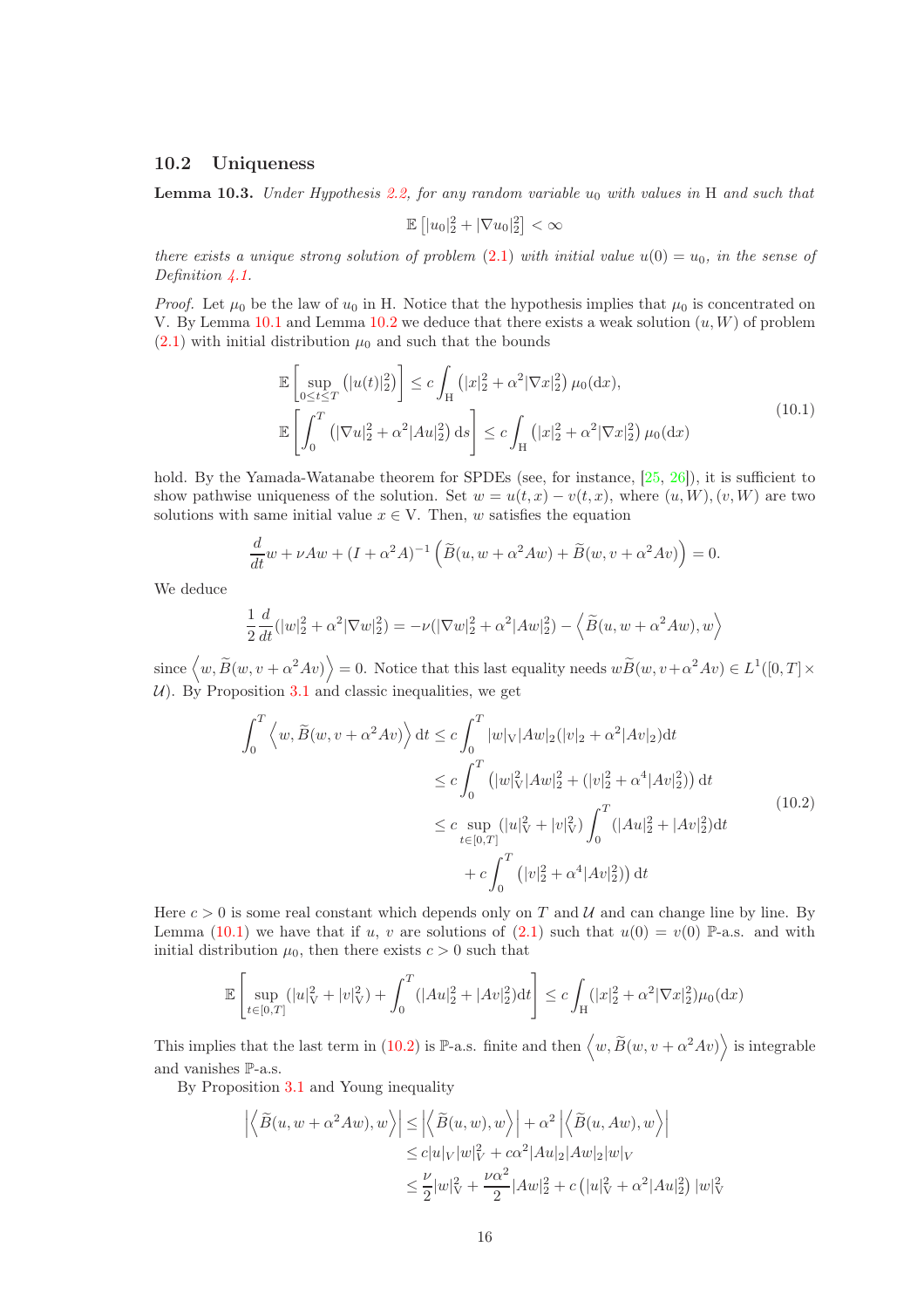Then,

$$
\frac{d}{dt}(|w|_2^2 + \alpha^2 |\nabla w|_2^2) + \nu(|\nabla w|_2^2 + \alpha^2 |Aw|_2^2) \le c (|u|_V^2 + \alpha^2 |Au|_2^2) |w|_V^2.
$$

Since the quantity  $\int_0^T$ 0  $(|u(s)|_V^2 + \alpha^2 |Au(s)|_2^2)$  ds is P-a.s. bounded (see [\(10.1\)](#page-15-1)), by Gronwall lemma we deduce that P-a.s.

$$
|w(t)|_2^2 + \alpha^2 |\nabla w(t)|_2^2 \le 0
$$

which implies  $u(t, x) = v(t, x)$  for all  $t \geq 0$ .

# <span id="page-16-0"></span>11 Invariant measure

#### 11.1 A priori estimates

The aim of this section is to understand how the solutions  $u_m$  of equation [\(6.1\)](#page-7-1) depend on the initial data. Then, we shall obtain suitable estimates on the derivative of the solution with respect to the starting point x. To do this, the Gateaux derivative  $u_m$  with respect to the initial datum x alongside the direction h is denoted by  $\eta_m^h(t,x) = Du_m(t,x) \cdot h$ . It is well known that  $\eta_m^h(t,x)$  is solution of the ordinary differential equation with random coefficients

$$
\begin{cases}\n\frac{d}{dt}\eta_m^h(t,x) + \nu A\eta_m^h(t,x) + (I + \alpha^2 A)^{-1} \tilde{B}_m(\eta_m^h(t,x), u_m(t,x) + \alpha^2 A u_m(t,x)) \\
+ (I + \alpha^2 A)^{-1} \tilde{B}_m(u_m(t,x), \eta_m^h(t,x) + \alpha^2 A \eta_m^h(t,x)) = 0 \\
\eta_m^h(0,x) = P_m h\n\end{cases}
$$
\n(11.1)

<span id="page-16-2"></span>**Proposition 11.1.** Let  $u_m(t)$ ,  $t \geq 0$  be the solution of [\(6.1\)](#page-7-1) starting by  $x \in V$ . Then, there exists  $c > 0$  depending on Q, U such that for any  $t \geq 0$ ,  $\varepsilon > 0$ 

$$
\mathbb{E}\left[\exp\left(\varepsilon\left(\frac{1}{2}|u_m(t)|_2^2 + \frac{\alpha^2}{2}|\nabla u_m(t)|_2^2 + \nu\int_0^t \left(|\nabla u_m(s)|_2^2 + \alpha^2|Au_m(s)|_2^2\right)ds\right)\right)\right]
$$
  

$$
\leq \exp\left(\frac{\varepsilon}{2}\left(|x|_2^2 + \alpha^2|\nabla x|_2^2\right)\left(1 + \varepsilon\text{Tr}[Q^*Q]t\right)\right)
$$
  

$$
\times \exp\left(\frac{\varepsilon}{2}\text{Tr}[Q^*(I + \alpha^2A)Q]\left(t + \frac{\varepsilon}{2}\text{Tr}[Q^*(I + \alpha^2A)Q]t^2\right)\right)
$$

Proof. By Itô formula we have

$$
\frac{1}{2}|u_m(t)|_2^2 + \frac{\alpha^2}{2} |\nabla u_m(t)|_2^2 + \nu \int_0^t (|\nabla u_m(s)|_2^2 + \alpha^2 |Au_m(s)|_2^2) ds
$$
  
\n
$$
= \frac{1}{2} |P_m x|_2^2 + \frac{\alpha^2}{2} |\nabla P_m x|_2^2 + \int_0^t \langle u_m, (Id + \alpha^2 A) Q dW_s \rangle
$$
  
\n
$$
+ \frac{1}{2} \text{Tr}[(P_m Q)^*(I + \alpha^2 A) P_m Q] t
$$

and for  $\varepsilon > 0$ 

$$
\exp\left(\varepsilon\left(\frac{1}{2}|u_m(t)|_2^2 + \frac{\alpha^2}{2}|\nabla u_m(t)|_2^2 + \nu\int_0^t \left(|\nabla u_m(s)|_2^2 + \alpha^2|Au_m(s)|_2^2\right)ds\right)\right)
$$
  
\n
$$
= \exp\left(\frac{\varepsilon}{2}\left(|P_mx|_2^2 + \alpha^2|\nabla P_mx|_2^2\right) + \varepsilon\int_0^t \langle u_m, (Id + \alpha^2A)QdW_s \rangle + \frac{\varepsilon}{2}\text{Tr}[(P_mQ)^*(I + \alpha^2A)P_mQ]t\right)
$$
  
\n
$$
\leq \exp\left(\frac{\varepsilon}{2}\left(|x|_2^2 + \alpha^2|\nabla x|_2^2\right) + \varepsilon\int_0^t \langle u_m(s), (Id + \alpha^2A)QdW_s \rangle + \frac{\varepsilon}{2}\text{Tr}[Q^*(I + \alpha^2A)Q]t\right)
$$

<span id="page-16-1"></span> $\Box$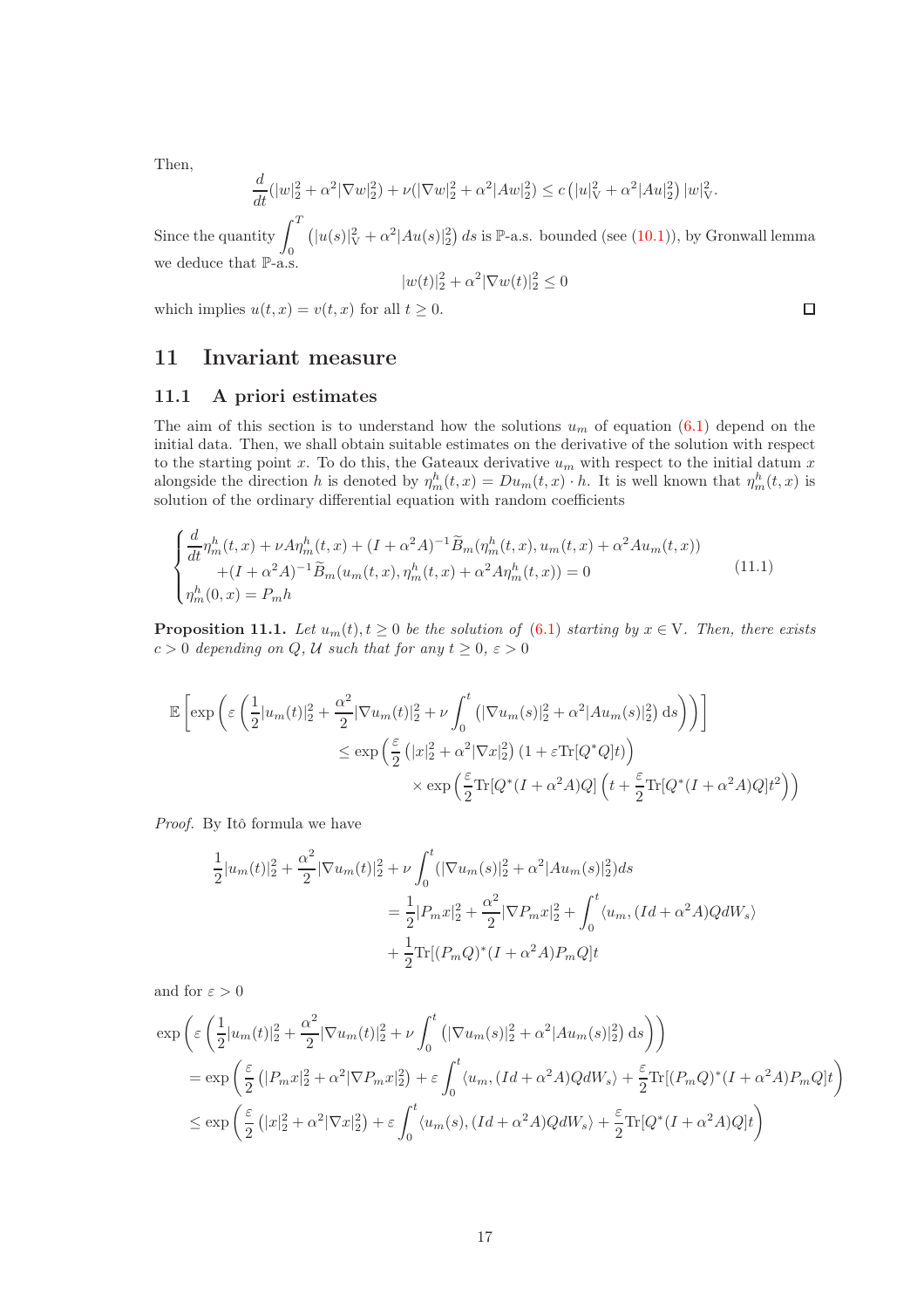By taking expectation and taking into account  $(2.2)$  we obtain

$$
\mathbb{E}\left[\exp\left(\varepsilon\left(\frac{1}{2}|u_m(t)|_2^2 + \frac{\alpha^2}{2}|\nabla u_m(t)|_2^2 + \nu\int_0^t\left(|\nabla u_m(s)|_2^2 + \alpha^2|Au_m(s)|_2^2\right)\mathrm{d}s\right)\right)\right]
$$
  
\n
$$
\leq \exp\left(\frac{\varepsilon}{2}\left(|x|_2^2 + \alpha^2|\nabla x|_2^2\right) + \frac{\varepsilon}{2}\mathrm{Tr}[Q^*(I + \alpha^2A)Q]t\right)
$$
  
\n
$$
\times \mathbb{E}\left[\exp\left(\varepsilon\int_0^t\langle u_m(s), (I + \alpha^2A)QdW_s\rangle\right)\right]
$$
  
\n
$$
= \exp\left(\frac{\varepsilon}{2}\left(|x|_2^2 + \alpha^2|\nabla x|_2^2\right) + \frac{\varepsilon}{2}\mathrm{Tr}[Q^*(I + \alpha^2A)Q]t\right)
$$
  
\n
$$
\times \exp\left(\frac{\varepsilon^2}{2}\int_0^t\mathbb{E}[|Q^*(I + \alpha^2A)u_m(s)|_2^2]ds\right)
$$
  
\n
$$
\leq \exp\left(\frac{\varepsilon}{2}\left(|x|_2^2 + \alpha^2|\nabla x|_2^2\right) + \frac{\varepsilon}{2}\mathrm{Tr}[Q^*(I + \alpha^2A)Q]t\right)
$$
  
\n
$$
\times \exp\left(\frac{\varepsilon^2}{2}\mathrm{Tr}[Q^*(I + \alpha^2A)Q]\int_0^t\mathbb{E}\left[|u_m(s)|_2^2 + \alpha^2|\nabla u_m(s)|_2^2\right]ds\right)
$$

By using Corollary [6.2](#page-8-2) we deduce that the last term is bounded by

$$
\exp\left(\frac{\varepsilon}{2}\left(|x|_2^2 + \alpha^2|\nabla x|_2^2\right) + \frac{\varepsilon}{2}\text{Tr}[Q^*(I + \alpha^2 A)Q]t\right)
$$
  
\n
$$
\times \exp\left(\frac{\varepsilon^2}{2}\text{Tr}[Q^*(I + \alpha^2 A)Q]\left(\int_0^t (|x|_2^2 + \alpha^2|\nabla x|_2^2 + \text{Tr}[Q^*(I + \alpha^2 A)Q]s)ds\right)\right)
$$
  
\n
$$
= \exp\left(\frac{\varepsilon}{2}\left(|x|_2^2 + \alpha^2|\nabla x|_2^2\right) + \frac{\varepsilon}{2}\text{Tr}[Q^*(I + \alpha^2 A)Q]t\right)
$$
  
\n
$$
\times \exp\left(\frac{\varepsilon^2}{2}\text{Tr}[Q^*(I + \alpha^2 A)Q]\left((|x|_2^2 + \alpha^2|\nabla x|_2^2)t + \text{Tr}[Q^*(I + \alpha^2 A)Q]\frac{t^2}{2}\right)\right)
$$

 $\Box$ 

which implies the desired result.

<span id="page-17-1"></span>**Proposition 11.2.** There exists  $c > 0$  and a continuous function  $\Gamma : \mathbb{R}^2 \to \mathbb{R}$  such that for any  $x \in V$ ,  $h \in D(A)$ ,  $m \in \mathbb{N}$ ,  $t > 0$  it holds

$$
\begin{aligned} |\nabla \eta_m^h(t,x)|_2^2 + \alpha^2 |A\eta_m^h(t,x)|_2^2 + \int_0^t e^{c\int_0^s |A u_m(\tau,x)|_2^2 d\tau} \left( |A\eta_m^h(s,x)|_2^2 + \alpha^2 |A^{3/2} \eta_m^h(s,x)|_2^2 \right) ds \\ &\leq \Gamma(t, |x|_2^2 + \alpha^2 |\nabla x|_2^2) \left( |\nabla h|_2^2 + \alpha^2 |A h|_2^2 \right) \end{aligned}
$$

*Proof.* By multilplying both sides of [\(11.1\)](#page-16-1) by  $A(I + \alpha^2 A)\eta_m^h(t, x)$  and integrating over U we get

<span id="page-17-0"></span>
$$
\frac{1}{2}\frac{d}{dt}\left(|\nabla\eta_{m}^{h}(t,x)|_{2}^{2}+\alpha^{2}|A\eta_{m}^{h}(t,x)|_{2}^{2}\right)+|A\eta_{m}^{h}(t,x)|_{2}^{2}+\alpha^{2}|A^{3/2}\eta_{m}^{h}(t,x)|_{2}^{2}=\n\n=\left\langle\widetilde{B}_{m}(u_{m}(t,x),\eta_{m}^{h}(t,x)+\alpha^{2}A\eta_{m}^{h}(t,x))+\widetilde{B}_{m}(\eta_{m}^{h}(t,x),u_{m}(t,x),+\alpha^{2}A u_{m}(t,x)),A\eta_{m}^{h}(t,x)\right\rangle\n\n=\left\langle\widetilde{B}_{m}(u_{m}(t,x),\eta_{m}^{h}(t,x),A\eta_{m}^{h}(t,x)\right\rangle+\alpha^{2}\left\langle\widetilde{B}_{m}(u_{m}(t,x),A\eta_{m}^{h}(t,x),A\eta_{m}^{h}(t,x)\right\rangle\n\n+\left\langle\widetilde{B}_{m}(\eta_{m}^{h}(t,x),u_{m}(t,x),A\eta_{m}^{h}(t,x)\right\rangle+\alpha^{2}\left\langle\widetilde{B}_{m}(\eta_{m}^{h}(t,x),A u_{m}(t,x),A\eta_{m}^{h}(t,x)\right\rangle
$$
\n(11.2)

By Proposition [3.1](#page-5-1) and Young inequality we get that for some  $c > 0$ 

$$
\left\langle \widetilde{B}_{m}(u_{m}(t,x),\eta_{m}^{h}(t,x)),A\eta_{m}^{h}(t,x)\right\rangle \leq c|Au_{m}(t,x)|_{2}|\nabla\eta_{m}^{h}(t,x)|_{2}|A\eta_{m}^{h}(t,x)|_{2}
$$
  

$$
\leq c|Au_{m}(t,x)|_{2}^{2}|\nabla\eta_{m}^{h}(t,x)|_{2}^{2}+\frac{1}{2}|A\eta_{m}^{h}(t,x)|_{2}^{2};
$$

$$
\alpha^2 \left\langle \widetilde{B}_m(u_m(t,x), A\eta_m^h(t,x)), A\eta_m^h(t,x) \right\rangle \leq c |Au_m(t,x)|_2 |A\eta_m^h(t,x)|_2 |A^{3/2}\eta_m^h(t,x)|_2
$$
  

$$
\leq c\alpha^2 |Au_m(t,x)|_2^2 |A\eta_m^h(t,x)|_2^2 + \frac{\alpha^2}{2} |A^{3/2}\eta_m^h(t,x)|_2^2;
$$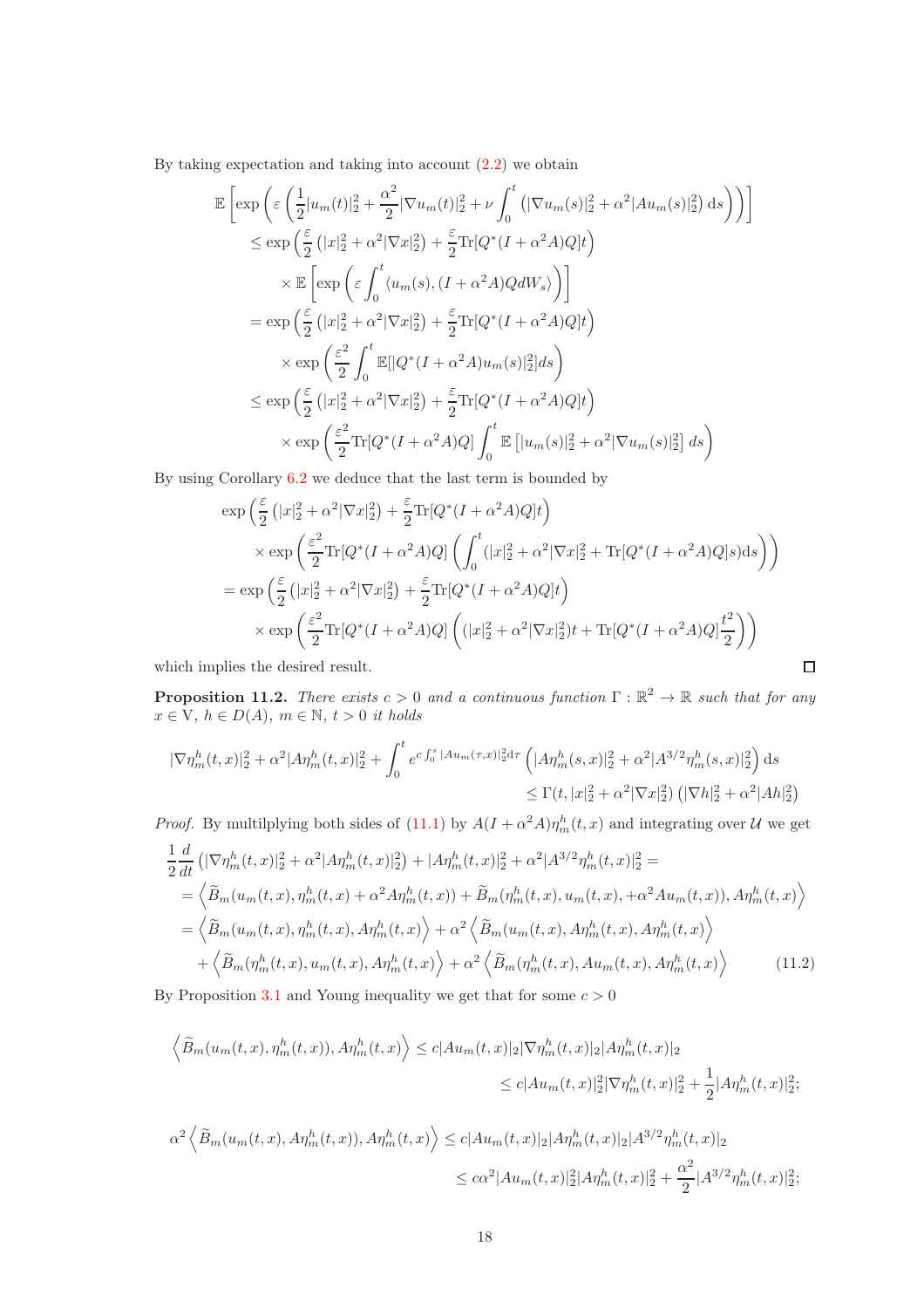$$
\langle \widetilde{B}_{m}(\eta_{m}^{h}(t,x),u_{m}(t,x)),A\eta_{m}^{h}(t,x)\rangle \leq c|Au_{m}(t,x)|_{2}|\nabla\eta_{m}^{h}(t,x)|_{2}|A\eta_{m}^{h}(t,x)|_{2}
$$
  

$$
\leq c|Au_{m}(t,x)|_{2}^{2}|\nabla\eta_{m}^{h}(t,x)|_{2}^{2} + \frac{1}{2}|A\eta_{m}^{h}(t,x)|_{2}^{2};
$$

$$
\alpha^2 \left\langle \widetilde{B}_m(\eta_m^h(t,x), A u_m(t,x)), A \eta_m^h(t,x) \right\rangle \leq c \alpha^2 |A u_m(t,x)|_2 |A \eta_m^h(t,x)|_2 |A^{3/2} \eta_m^h(t,x)|_2
$$
  

$$
\leq c \alpha^2 |A u_m(t,x)|_2^2 |A \eta_m^h(t,x)|_2^2 + \frac{\alpha^2}{2} |A^{3/2} \eta_m^h(t,x)|_2^2.
$$

Then, the right-hand side of  $(11.2)$  is bounded by

$$
c|Au_m(t,x)|_2^2 \left( |\nabla \eta_m^h(t,x)|_2^2 + \alpha^2 |A\eta_m^h(t,x)|_2^2 \right) + \frac{1}{2} |A\eta_m^h(t,x)|_2^2 + \frac{\alpha^2}{2} |A^{3/2}\eta_m^h(t,x)|_2^2
$$

and we get

$$
\frac{1}{2}\frac{d}{dt}\left(|\nabla\eta_m^h(t,x)|_2^2 + \alpha^2|A\eta_m^h(t,x)|_2^2\right) + \frac{1}{2}|A\eta_m^h(t,x)|_2^2 + \frac{\alpha^2}{2}|A^{3/2}\eta_m^h(t,x)|_2^2
$$
  

$$
\leq c|Au_m(t,x)|_2^2\left(|\nabla\eta_m^h(t,x)|_2^2 + \alpha^2|A\eta_m^h(t,x)|_2^2\right).
$$

By Gronwall inequality we obtain

$$
\begin{split} |\nabla \eta_m^h(t,x)|_2^2 + \alpha^2 |A\eta_m^h(t,x)|_2^2 + \int_0^t e^{c\int_0^s |A u_m(\tau,x)|_2^2 \mathrm{d}\tau} \left( |A\eta_m^h(s,x)|_2^2 + \alpha^2 |A^{3/2}\eta_m^h(s,x)|_2^2 \right) \mathrm{d}s \\ &\leq e^{c\int_0^t |A u_m(s,x)|_2^2 \mathrm{d}s} \left( |\nabla h|_2^2 + \alpha^2 |A h|_2^2 \right). \end{split}
$$

The result follows by Proposition [11.1.](#page-16-2)

## 11.2 Proof of Theorem [5.2](#page-6-6)

**Remark 11.3.** Following a classic strategy (see  $[8]$ ), we shall show a Strong Feller type property be using the Bismut-Elworthy formula. Indeed, to apply it we need  $\text{ker}(Q) = \{0\}$  and that  $\int_0^T$  $\int_0^T |Q^{-1}\eta^h_m(t,x)|^2_2 \mathrm{d}t$  is defined. Since  $\int_0^T |A^{3/2}\eta^h_m(t,x)|^2_2 \mathrm{d}t$  is bounded, in order to have  $\int_0^T |Q^{-1}\eta^h_m(t,x)|^2_2 \mathrm{d}t$ defined it is sufficient to have  $D(A^{3/2}) \subset D(Q^{-1})$ . If we set  $Q = A^{-\frac{1}{2}(1+\varepsilon)}$  this condition is fulfilled if  $\frac{1}{2}(1+\varepsilon) \leq 3/2$ , that is  $\varepsilon \leq 2$ . Moreover, Hypothesis [2.2](#page-3-0) reads

 $\Box$ 

$$
\text{Tr}[A^{-\varepsilon}] < \infty.
$$

That is,  $\varepsilon > d/2$ , where d is the dimension of U.

Then, if  $\dim \mathcal{U} = 2$  or  $\dim \mathcal{U} = 3$ , a covariance operator Q of the form  $Q = A^{-\frac{1}{2}(1+\varepsilon)}$  satisfies the conditions [2.2](#page-3-0) and  $D(A^{3/2}) \subset D(Q^{-1})$  whenever  $\varepsilon \in ]d/2,2]$ .

Before giving the proof of Theorem [5.2,](#page-6-6) we need two lemma.

**Lemma 11.4.** Under the hypothesis of Theorem [5.2](#page-6-6) for any  $\phi \in B_b(V;\mathbb{R})$ ,  $t > 0$ ,  $x_0 \in V$ ,  $r > 0$ we have

$$
\lim_{|h|_{D(A)} \to 0} \sup_{|x - x_0|_{V} < r} |P_t \varphi(x + h) - P_t \varphi(x)| = 0.
$$

*Proof.* Let us begin with a function  $\phi \in C_b(V, \mathbb{R})$ . Then, we shall extend the results to Borel and bounded functions. For any  $m\in\ensuremath{\mathbb{N}}^*$  the Bismuth-Elworthy formula yields

$$
DP_t^m \phi(x) \cdot h = \frac{1}{t} \mathbb{E} \left[ \phi(u_m(t,x)) \int_0^t \langle Q^{-1} \eta_m^h(s,x), \mathrm{d}W_s \rangle_K \right]
$$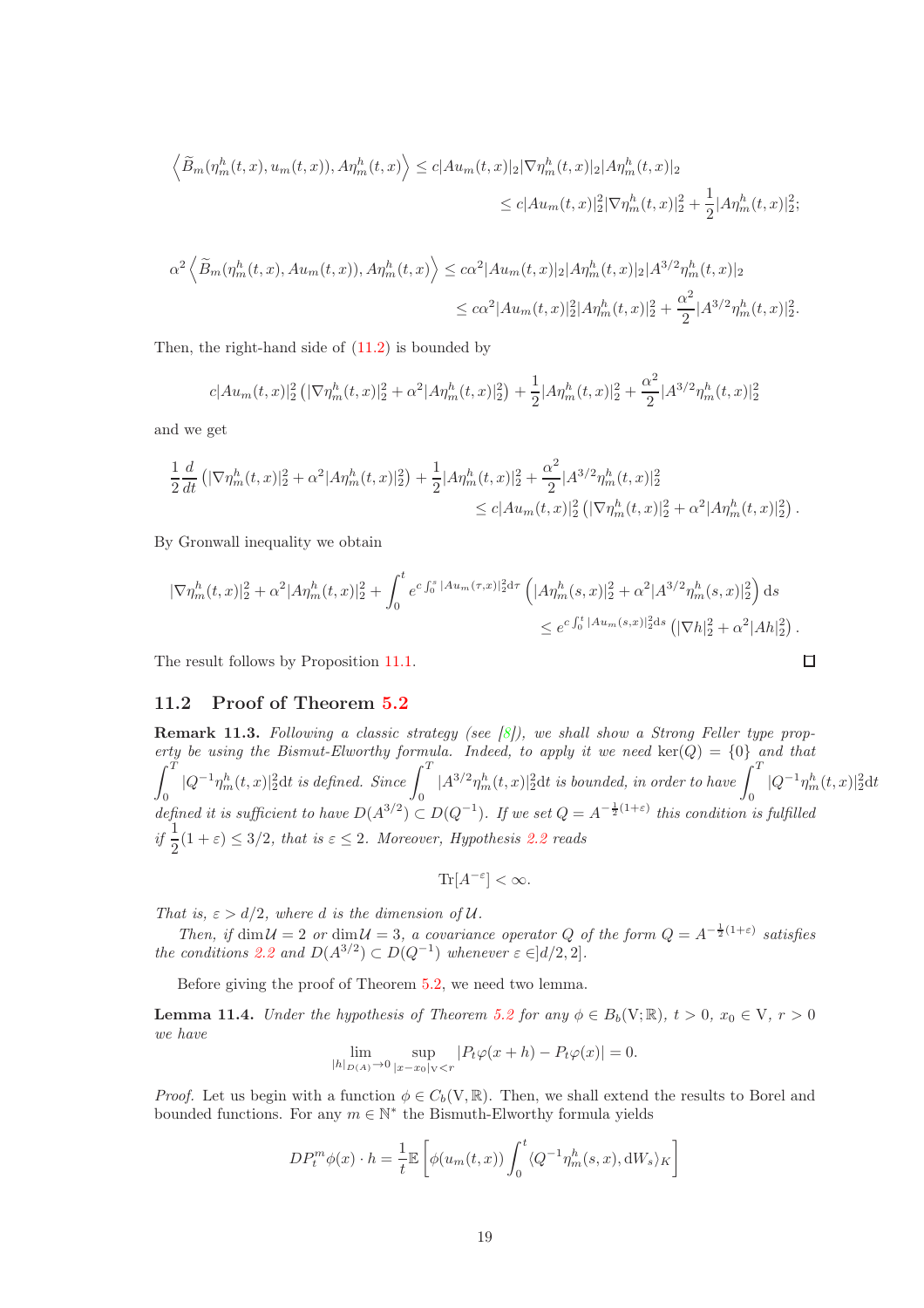Using Proposition [11.2](#page-17-1) the last term is bounded by

$$
\begin{aligned} |D P_t^m \phi(x) \cdot h| &\leq \frac{1}{t} \|\phi\|_\infty \mathbb{E}\left[ \int_0^t |Q^{-1} \eta_m^h(s,x)|_K^2 \mathrm{d}s \right] \\ &\leq \frac{1}{t} \|\phi\|_\infty C_Q \left( \mathbb{E}\left[ \int_0^t |A^{3/2} \eta_m^h(s,x)|^2 \mathrm{d}s \right] \right)^{\frac{1}{2}} \\ &\leq \frac{1}{\alpha t} \|\phi\|_\infty C_Q \Gamma(t,|x|_2^2 + \alpha^2 |\nabla x|_2^2) \left( |\nabla h|_2^2 + \alpha^2 |A h|_2^2 \right)^{\frac{1}{2}}. \end{aligned}
$$

where  $\Gamma : \mathbb{R}^2 \to \mathbb{R}$  is a suitable continuous function. Here,  $Q: K \to H$  and  $C_Q = ||Q^{-1}A^{-\frac{3}{2}}||_{\mathcal{L}(H,K)}$ . Then, since  $P_t^m \phi(x) \to P_t \phi(x)$  as  $m \to \infty$ ,

$$
|P_t\phi(x+h) - P_t\phi(x)| = \lim_{m \to \infty} |P_t^m\phi(x+h) - P_t^m\phi(x)|
$$
  
\n
$$
\leq \lim_{m \to \infty} \left| \int_0^1 DP_t^m\phi(x+\theta h) \cdot h d\theta \right|
$$
  
\n
$$
\leq \frac{1}{\alpha t} ||\phi||_{\infty} C_Q \sup_{\theta \in [0,1]} \left\{ \Gamma\left(t, |x+\theta h|_2^2 + \alpha^2 |\nabla(x+\theta h)|_2^2 \right) \right\} \left( |\nabla h|_2^2 + \alpha^2 |A h|_2^2 \right)^{\frac{1}{2}}
$$

By approximating a Borel and bounded function by continous functions, we deduce that the previous estimate holds also for  $\phi$  Borel and bounded. We deduce that for a fixed  $t > 0$ ,

$$
|P_t\phi(x+h) - P_t\phi(x)| \to 0
$$

uniformly in any bounded set of V, as  $h \to 0$  in  $D(A)$ .

The next result concern the irriducibility of the semigroup  $P_t$ .

**Lemma 11.5.** Under the hypothesis of Theorem [5.2](#page-6-6) for any  $\delta > 0$ ,  $x \in V$  there exists  $T > 0$  such that  $\mathbb{P}(|u(T,x)|_2 > \delta) < 1$ .

*Proof.* We set  $v^m(t) = u^m(t, x) - P_m W_A(t)$ , where  $W_A$  is the solution of the linear stochastic equation

$$
\begin{cases} dZ = -AZdt + QdW(t) \\ Z(0) = x. \end{cases}
$$

Then,  $v^m$  solves

$$
\begin{cases} dv^m(t) = \left( -Av^m(t) + (I + \alpha^2 A)^{-1} \tilde{B}_m(v^m + P_m W_A, v^m + P_m W_A + \alpha^2 A (v^m + P_m W_A)) \right) dt, \\ v^m(0) = 0. \end{cases}
$$

By multilplying by  $(I + \alpha^2 A)v^m$  both sides and integrating over  $U$  we get

$$
\frac{1}{2} \frac{d}{dt} (|v^m(t)|_2^2 + \alpha^2 |\nabla v^m|_2^2) = -\nu \left( |\nabla v^m(t)|_2^2 + \alpha^2 |Av^m|_2^2 \right) \n+ \left\langle \widetilde{B}_m(v^m + P_m W_A, v^m + P_m W_A + \alpha^2 A (v^m + P_m W_A)), v^m \right\rangle \n= -\nu \left( |\nabla v^m(t)|_2^2 + \alpha^2 |Av^m|_2^2 \right) \n+ \left\langle \widetilde{B}_m(P_m W_A, v^m + \alpha^2 Av^m), v^m \right\rangle \n+ \left\langle \widetilde{B}_m(P_m W_A, P_m W_A + \alpha^2 AP_m W_A), v^m \right\rangle
$$

By Proposition [3.1](#page-5-1) we have

$$
\left\langle \widetilde{B}_{m}(P_{m}W_{A},v^{m}+\alpha^{2}Av^{m}),v^{m} \right\rangle \leq c|AW_{A}|_{2}|v^{m}|_{2}|v^{m}|_{V}+c\alpha^{2}|AW_{A}|_{2}|Av^{m}|_{2}|v^{m}|_{V}
$$
  

$$
\leq c|AW_{A}|_{2}|v^{m}|_{2}|v^{m}|_{V}+c\alpha^{2}|AW_{A}|_{2}|Av^{m}|_{2}|v^{m}|_{V}.
$$

 $\Box$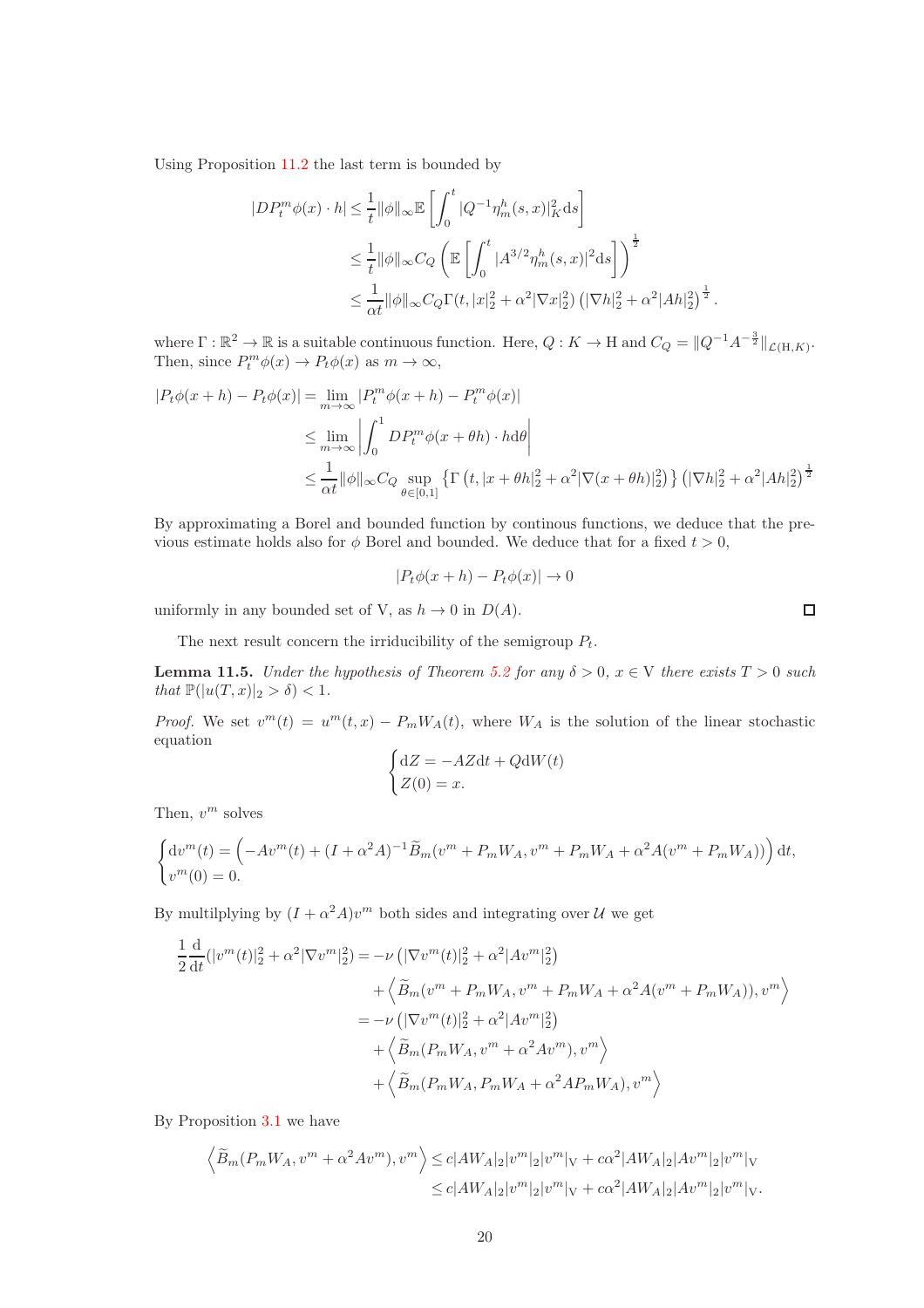By the Poincaré inequality  $|v^m|_V \leq c|\nabla v^m|_2$  the last term is bounded by

$$
\leq c|AW_A|_2|v^m|_2|\nabla v^m|_2 + c\alpha^2|AW_A|_2|Av^m|_2|\nabla v^m|_2.
$$

Using Young inequality, we can bound this last quantity to obtain

<span id="page-20-0"></span>
$$
\left\langle \widetilde{B}_m(P_m W_A, v^m + \alpha^2 A v^m), v^m \right\rangle \le c |AW_A|_2^2 \left( |v^m|_2^2 + \alpha^2 |\nabla v^m|_2^2 \right) + \frac{1}{2} |\nabla v^m|_2^2 + \frac{\alpha^2}{2} |Av^m|_2^2 \tag{11.3}
$$

Still by Proposition [3.1](#page-5-1) we have

$$
\left| \left\langle \widetilde{B}_m(P_m W_A, P_m W_A + \alpha^2 A P_m W_A), v^m \right\rangle \right| \leq \left| \left\langle \widetilde{B}_m(P_m W_A, P_m W_A), v^m \right\rangle \right| + \alpha^2 \left| \left\langle \widetilde{B}_m(P_m W_A, A P_m W_A), v^m \right\rangle \right|
$$
  

$$
\leq c |W_A|_V^{3/2} |AW_A|_2^{1/2} |v^m|_2 + c \alpha^2 |AW_A|_2^2 |v^m|_V
$$
  

$$
\leq c |AW_A|_2^2 (|v^m|_2 + \alpha^2 |\nabla v^m|_2).
$$

In the last inequality we used the fact that  $|z|_V \le c||z||_{H^2} \le c|Az|_2$  for some  $c > 0$ , independent by  $z \in D(A)$ . Using the inequality  $a \leq 2 + 2a^2$  we get for some  $c > 0$ 

<span id="page-20-1"></span>
$$
\left| \left\langle \widetilde{B}_m(P_m W_A, P_m W_A + \alpha^2 A P_m W_A), v^m \right\rangle \right| \le c |AW_A|_2^2 \left( 1 + |v^m|_2^2 + \alpha^2 |\nabla v^m|_2^2 \right). \tag{11.4}
$$

Taking into account  $(11.3)$  and  $(11.4)$  we obtain

$$
\frac{\mathrm{d}}{\mathrm{d}t}(|v^m(t)|_2^2 + \alpha^2 |\nabla v^m|_2^2) + \frac{1}{2} |\nabla v^m|_2^2 + \frac{\alpha^2}{2} |Av^m|_2^2 \le c |AW_A|_2^2 \left(1 + |v^m|_2^2 + \alpha^2 |\nabla v^m|_2^2\right)
$$

Then, by Gronwall lemma we get, for some  $c > 0$  independent by m and  $v^m$ 

$$
|v^m(t)|_2^2 + \alpha^2 |\nabla v^m|_2^2 + \int_0^t e^{c \int_0^s |AW_A(\tau)|_2^2 d\tau} \left( |\nabla v^m|_2^2 + \alpha^2 |Av^m|_2^2 \right) ds
$$
  

$$
\leq c \int_0^t e^{c \int_0^s |AW_A(\tau)|_2^2 d\tau} |AW_A(s)|_2^2 ds
$$
  

$$
= c \left( e^{c \int_0^t |AW_A(s)|_2^2 ds} - 1 \right).
$$

Then, we deduce

$$
\mathbb{P}(\{|u^m(T,x)|_2 > \delta\}) \le \mathbb{P}(\{|v^m(T,x)|_2^2 + |W_A(T)|_2^2 > \delta^2/2\})\tag{11.5}
$$

$$
\leq \mathbb{P}(\{c'(e^{c\int_0^T |AW_A(s)|_2^2 ds} - 1) + |W_A(T)|_2^2 > \delta^2/2\})
$$
\n(11.6)

where  $c, c' > 0$  are real constants, independent by m. By the gaussianity of  $W_A$  we deduce  $\mathbb{P}(\{|u^m(T,x)|_2 > \delta\}) < 1 - \varepsilon$ , where  $\varepsilon > 0$  is independent by m.  $\Box$ 

Proof of Theorem [5.2.](#page-6-6) By Corollary [6.2](#page-8-2) and Krylov-Bogolioubov theorem we deduce that there exists an invariant probability measure  $\mu$  for the transition semigroup  $P_t$ ,  $t \geq 0$ .

Claim :  $\mu(D(A)) = 1$  and [\(5.2\)](#page-6-7) holds.

We consider, for  $M > 0$  and  $\varepsilon$  such that  $-\nu + 2\varepsilon\lambda_1^{-1} \text{Tr}[Q^*(I + \alpha^2 A)Q] < 0$  the function

$$
\varphi_{\varepsilon,M}(y) = \begin{cases} \frac{Me^{\varepsilon(|x|_2^2 + \alpha^2 |\nabla x|_2^2)} (|\nabla x|_2^2 + \alpha^2 |Ax|_2^2)}{M + e^{\varepsilon(|x|_2^2 + \alpha^2 |\nabla x|_2^2)} (|\nabla x|_2^2 + \alpha^2 |Ax|_2^2)} & \text{if } y \in D(A) \\ M & \text{elsewhere} \end{cases}
$$

which is continuous and bounded in V. Let  $x_0 \in V$  where the ergodic theorem applies for  $\varphi_{\varepsilon,M}$ :

$$
\int_{V} \varphi_{\varepsilon,M}(x)\mu(dx) = \lim_{T \to \infty} \frac{1}{T} \int_{0}^{T} P_t \varphi_{\varepsilon,M}(x_0) dt.
$$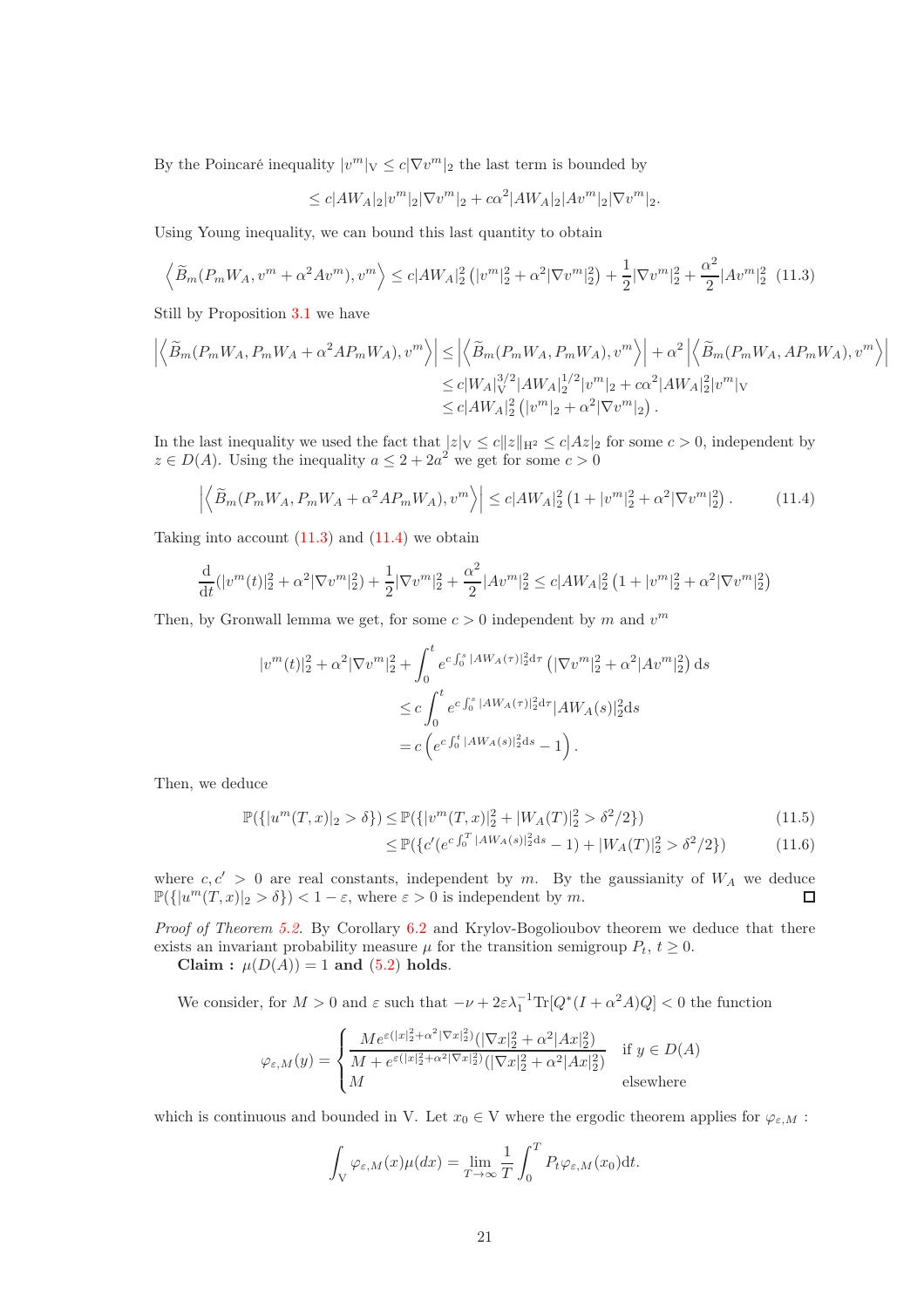Since  $\varphi_{\varepsilon,M}$  is bounded and continuous on V,  $P_t^m \varphi_{\varepsilon,M}(x_0) \to P_t \varphi_{\varepsilon,M}(x_0)$  as  $m \to \infty$ . Then by Proposition [7.1](#page-9-1)

$$
\frac{1}{T} \int_0^T P_t \varphi_{\varepsilon,M}(x_0) dt = \frac{1}{T} \lim_{m \to \infty} \int_0^T P_t^m \varphi_{\varepsilon,M}(x_0) dt
$$
\n
$$
\leq \frac{1}{T} \lim_{m \to \infty} \int_0^T P_t^m \left( e^{\varepsilon (|\cdot|^2 + \alpha^2| \nabla \cdot|^2_2)} (|\nabla \cdot|^2 + \alpha^2 |A \cdot|^2_2) \right) (x_0) dt
$$
\n
$$
\leq \frac{1}{T} \frac{e^{\varepsilon (|x_0|^2 + \alpha^2 | \nabla x_0|^2)} + K_{\varepsilon} T}{\varepsilon (\nu - 2\varepsilon \lambda_1^{-1} \text{Tr} [Q^*(I + \alpha^2 A) Q])}.
$$

By letting  $T \to \infty$  and we get that for any  $M > 0$ 

$$
\int_{V} \varphi_{\varepsilon,M}(x) \mu(dx) \leq \frac{K_{\varepsilon}}{\varepsilon (\nu - 2\varepsilon \lambda_1^{-1} \text{Tr}[Q^*(I + \alpha^2 A)Q])}.
$$

Then by Fatou lemma we obtain [\(5.2\)](#page-6-7) which implies  $\mu(D(A)) = 1$ .

#### Claim : uniqueness

Let us assume that  $\mu$  is an invariante measure and  $x_0 \in D(A)$  is in the support of  $\mu$ . We shall show that for any  $\delta > 0$ ,  $\mu(B_V(0, \delta)) > 0$ . Let us fix  $\delta > 0$ . Since the semigroup is irreductible in V, there exists  $t > 0$ ,  $r > 0$  such that  $P_t \chi_{B_V(0,\delta)}(x_0) \geq r$ . By the strong Feller property,  $x \mapsto P_t \chi_{B_V(0,\delta)}(x)$ is continuous in  $D(A)$  and  $P_t \chi_{B(0,\delta)}(x) \geq r/2$  is some ball  $B_{D(A)}(x_0,\varepsilon)$ , where  $\varepsilon > 0$ . This implies

$$
\mu(B_V(0, \delta')) = \int_V P_t \chi_{B_V(0, \delta)}(x) \mu(dx)
$$
  
\n
$$
\geq \int_{B_{D(A)}(x_0, \varepsilon)} P_t \chi_{B_V(0, \delta)}(x) \mu(dx)
$$
  
\n
$$
\geq \frac{r}{2} \mu(B_{D(A)}(x_0, \varepsilon)) > 0.
$$

Since  $x = 0$  is in the support of any invariant measure, we deduce that the invariant measure is unique.  $\Box$ 

# <span id="page-21-2"></span>References

- [1] A. Bensoussan, and R. Temam. Equations stochastiques de type Navier-Stokes. J. Funct. Anal. 13 (1973), 195-222.
- <span id="page-21-1"></span>[2] C. Bjorland, and M. Schonbek. On questions of decay and existence for the viscous Camassa– Holm equations. Annales de l'Institut Henri Poincaré (C) Non Linear Analysis, 25:907–936 (2006), September.
- <span id="page-21-3"></span>[3] Z. Brzeźniak, and S. Peszat. Strong local and global solutions for the Stochastic Navier-Stokes. Infinite dimensional stochastic analysis (Amsterdam, 1999), Verh. Afd. Natuurkd. 1. Reeks. K. Ned. Akad. Wet., vol. 52, R. Neth. Acad. Arts. Sci., Amsterdam, (2000), 85-98.
- <span id="page-21-5"></span>[4] T. Caraballo, J. Real, and T. Taniguchi. On the existence and uniqueness of solutions to Stochastic three-dimensional Lagrangian averaged Navier-Stokes equations. Proc. R. Soc. A. 462 (2006), 459-479.
- <span id="page-21-4"></span>[5] T. Caraballo, A.M. Márquez-Durán, and J. Real. Asymptotic behaviour of the threedimensional α-Navier-Stokes model with delays. J. Math. Anal. Appl. 340 (2008), no. 1, 410-423.
- <span id="page-21-0"></span>[6] S. Chen, C. Foias, D. Holm, E. Olson, E. Titi, and S. Wynne. A connection between the Camassa-Holm equations and turbulent flows in channels and pipes. Physics of Fluids, 11, March 1999.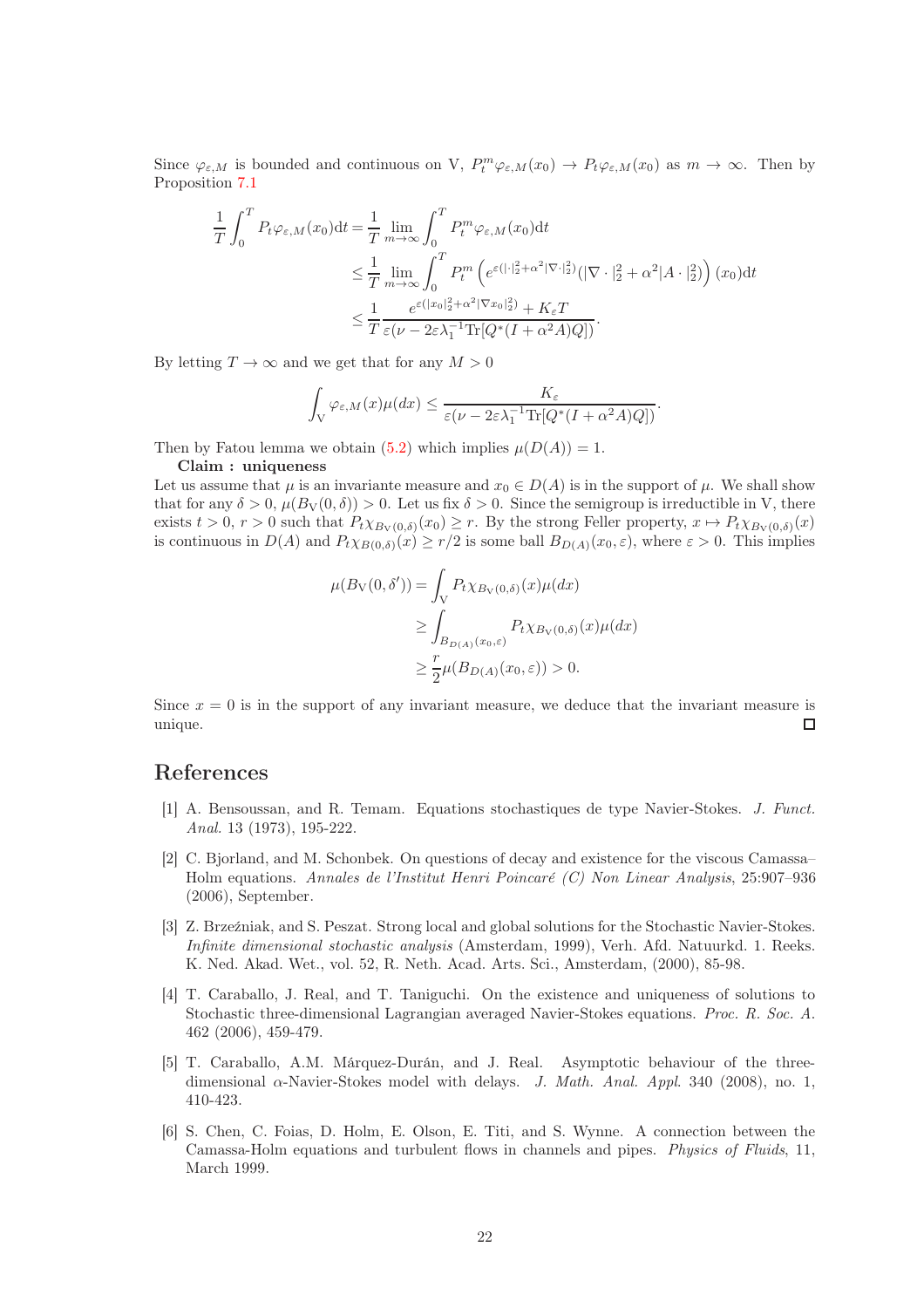- <span id="page-22-7"></span>[7] S. Chen, D. Holm, L.G. Margolin, and R. Zhangad. Direct numerical simulations of the Navier-Stokes alpha model. Physica D: Nonlinear Phenomena, 133(1-4):66–83, 1999.
- <span id="page-22-16"></span>[8] G. Da Prato, and J. Zabczyk. Stochastic equations in infinite dimensions, volume 44 of Encyclopedia of Mathematics and its Applications. Cambridge University Press, Cambridge, 1992.
- <span id="page-22-13"></span><span id="page-22-12"></span>[9] G. Da Prato, and A. Debussche. Stochastic Cahn-Hilliard equation Nonlinear Analysis: Theory, Methods & Applications, Volume 26, Issue 2, 1996, Pages 241-263.
- [10] G. Deugoue, and M Sango On the Stochastic 3D Navier-Stokes- $\alpha$  Model of Fluids Turbulence. Hindawi Publishing Corporation Abstract and Applied Analysis, Volume 2009, Article ID 723236, 27 pages.
- <span id="page-22-8"></span>[11] F. Flandoli, and D. Gatarek. Martingale and stationary solutions for stochastic Navier-Stokes equations. Probability Theory and Related Fields, 102:367–391, September 1995.
- <span id="page-22-4"></span>[12] C. Foias, D. Holm, and E. Titi. The Navier-Stokes-alpha model of fluid turbulence. Physica D: Nonlinear Phenomena, 152:505–519, May 2001.
- <span id="page-22-14"></span>[13] C. Foias, D. Holm, and E. Titi. The three dimensional viscous Camassa-Holm equations, and their relation to the Navier-Stokes equations and turbulence theory. Journal of Dynamics and Differential Equations, 14:1–35, January 2002.
- <span id="page-22-10"></span>[14] N. Glatt-Holtz, and M. Ziane. Strong pathwise solutions of the stochastic Navier-Stokes system. Adv. Differential equations, 14 (2009), no.5-6, 567-600.
- <span id="page-22-2"></span>[15] J. Guermond, J. Oden, and S. Prudhomme. An interpretation of the Navier-Stokes alpha model as a frame indifferent Leray regularization. Physica D: Adv. Math. Phys. Fluids, 177:23–30, March 2003.
- <span id="page-22-0"></span>[16] D. Holm, J. E. Marsden, and T. Ratiu. Euler-Poincaré models of ideal fluids with nonlinear dispersion. Physical Review Letters, 80:4173–4176, May 1998.
- [17] D. Holm, J. E Marsden, and T. Ratiu. The Euler-Poincaré equations and semi-direct products with applications to continuum theories. Advances in Mathematics, 137:1–81, February 1998.
- <span id="page-22-5"></span>[18] W.J. Layton, and R. Lewandowski. A high accuracy Leray-deconvolution model of turbulence and its limiting behavior. Analysis and Applications, World Scientific Publishing, 6(1):23–49, 2008.
- <span id="page-22-1"></span>[19] A. Leonard. Energy cascade in large-eddy simulations of turbulent fluid flow. Adv. Geophys. 18:237–248, 1974.
- <span id="page-22-15"></span>[20] S. Li, W. Liu, and Y. Xie. Ergodicity of 3D Leray- $\alpha$  model with fractional dissipation and degenerate stochastic forcing Infinite Dimensional Analysis, Quantum Probability and Related Topics, Volume 22, Issue 1, id. 1950002-1584.
- <span id="page-22-3"></span>[21] J. E. Marsden, and S. Shkoller. Global well-posedness for the Lagrangian averaged Navier-Stokes (LANS-) equations on bounded domains. Philosophical Transactions of The Royal Society B: Biological Sciences, 359, July 2001.
- <span id="page-22-11"></span>[22] R. Mikulevicius. On Strong  $H_2^1$ -solutions of stochastic Navier-Stokes equations in a bounded domain. SIAM J. Math. Anal. 41 (2009), no. 3, 1206-1230.
- <span id="page-22-9"></span>[23] R. Mikulevicius, and B.L. Rozovskii. On equations of stochastic fluids mechanics. In "Stochastics in finite and infinite dimensions" (eds. T. Hida, R. L. Karandikar, H. Kunita, B. S. Rajput, S. Watanabe and J. Xiong), Birkhauser Boston, Boston, MA, (2001), 285-302.
- <span id="page-22-6"></span>[24] L.G. Rebholz A family of new, high order NS-α models arising from helicity correction in Leray turbulence models J. Math. Anal. Appl. 342:246–254, 2008.